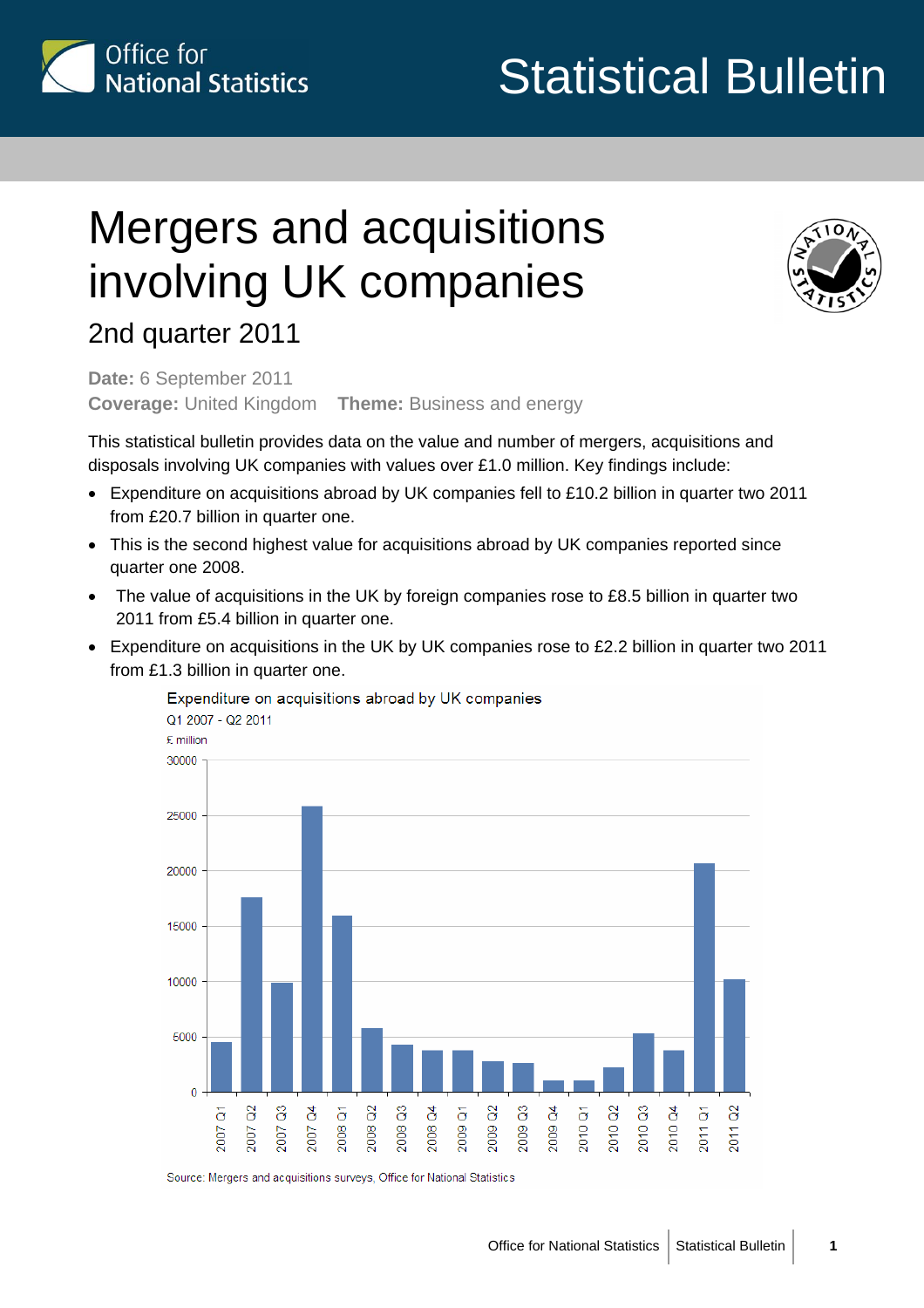

# **Summary**

This statistical bulletin provides data on the value and number of mergers, acquisitions and disposals involving UK companies with values of £1.0 million or greater. Only transactions which result in a change of ultimate control of the target company are included. In the text that follows, figures relating to mergers are included within acquisitions. The quarterly figures are often dominated by a small number of very large transactions which may mask the underlying trends.

The value of outward acquisitions (acquisitions abroad by UK companies) fell to £10.2 billion in quarter two 2011 from £20.7 billion in quarter one. Although this is a decrease of 51 per cent, the quarter two value is still the second highest reported since quarter one 2008, and the six-month total of over £30 billion is well above that seen in any six-month period in 2009 or 2010. The number of acquisitions also fell from 58 reported in quarter one to 41 in quarter two.

The value of inward acquisitions (acquisitions in the UK by foreign companies) rose to £8.5 billion in quarter two 2011 from £5.4 billion the previous quarter. The number of inward acquisitions also rose slightly, from 43 transactions reported in quarter one to 46 in quarter two.

The value of domestic acquisitions (acquisitions in the UK by other UK companies) rose to £2.2 billion in quarter two 2011 from £1.3 billion in quarter one. In contrast, the number of domestic acquisitions fell from 68 transactions reported in quarter one to 59 in quarter two.

| Values in £ billion   |                                                |       |                                                        |       |                                                   |                  |  |  |  |
|-----------------------|------------------------------------------------|-------|--------------------------------------------------------|-------|---------------------------------------------------|------------------|--|--|--|
|                       | <b>Acquisitions abroad</b><br>by UK companies* |       | <b>Acquisitions in the UK</b><br>by foreign companies* |       | <b>Acquisitions in the UK</b><br>by UK companies* |                  |  |  |  |
|                       | Number                                         | Value | Number                                                 | Value | Number                                            | Value            |  |  |  |
| 2009                  | 118                                            | 10.1  | 112                                                    | 32.0  | 286                                               | 12.2             |  |  |  |
| 2010r                 | 199                                            | 12.4  | 212                                                    | 36.6  | 325                                               | 12.6             |  |  |  |
|                       |                                                |       |                                                        |       |                                                   |                  |  |  |  |
| 2010 Q1r              | 30                                             | 1.0   | 54                                                     | 14.4  | 67                                                | 1.4              |  |  |  |
| 2010 Q2r              | 49                                             | 2.3   | 48                                                     | 2.8   | 95                                                | 2.0              |  |  |  |
| 2010 Q3r              | 54                                             | 5.3   | 59                                                     | 12.4  | 80                                                | 2.9              |  |  |  |
| 2010 Q4r              | 66                                             | 3.8   | 51                                                     | 7.0   | 83                                                | 6.3              |  |  |  |
|                       |                                                |       |                                                        |       |                                                   |                  |  |  |  |
| 2011 Q1r              | 58                                             | 20.7  | 43                                                     | 5.4   | 68                                                | 1.3              |  |  |  |
| 2011 Q <sub>2</sub> p | 41                                             | 10.2  | 46                                                     | 8.5   | 59                                                | $2.2\phantom{0}$ |  |  |  |

## **Number and value of mergers and acquisitions involving UK companies**

 $r =$  revised  $p =$  provisional  $*$  See background notes 4, 5 and 6

*Source: Office for National Statistics*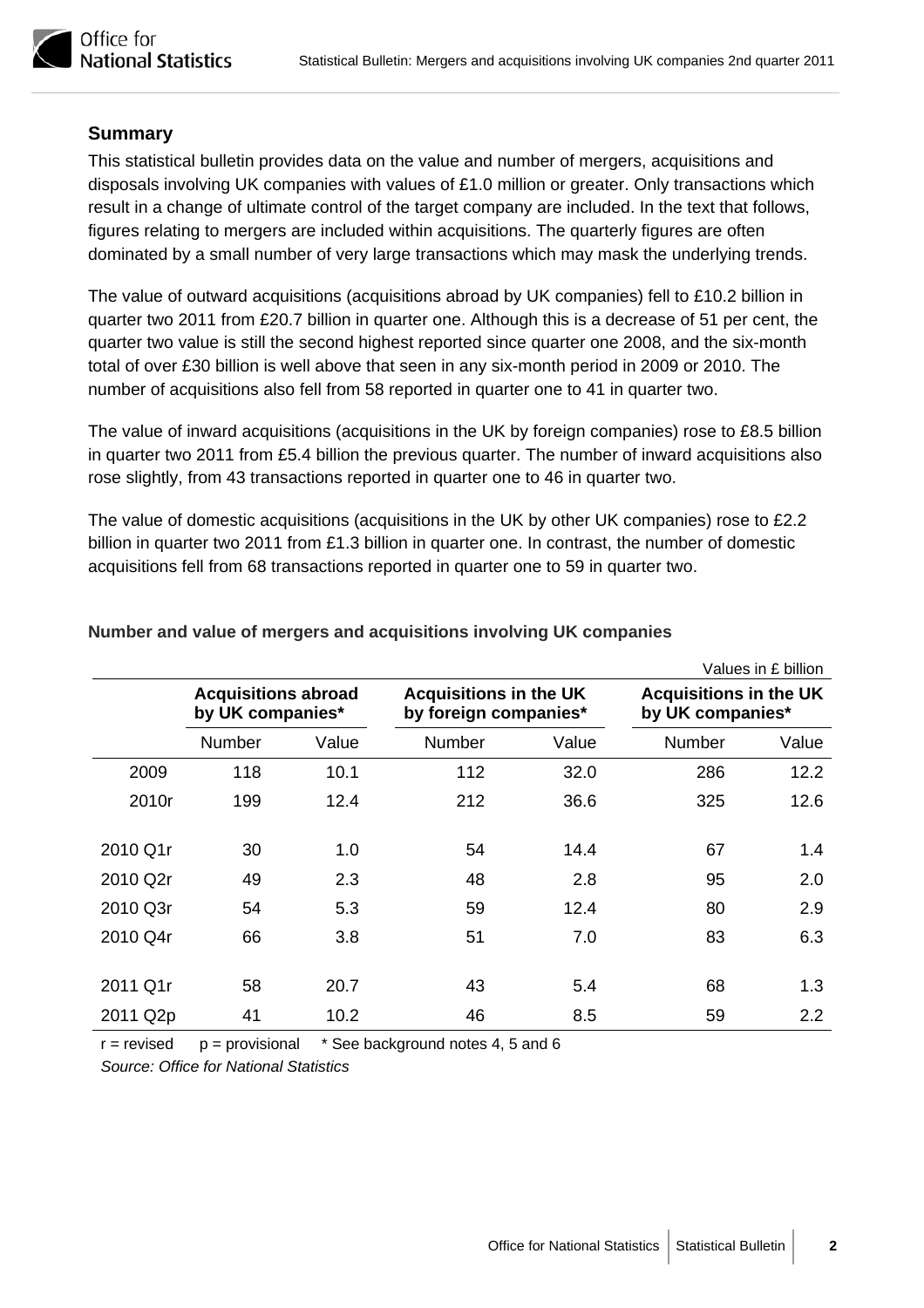# **Transactions abroad by UK companies**

## **Number and value of transactions (Table 1)**

Expenditure on acquisitions abroad by UK companies fell to £10.2 billion in quarter two 2011 from £20.7 billion in quarter one. Although this is a decrease of 51 per cent, the quarter two value is still the second highest reported since quarter one 2008 as illustrated in the chart on the right. For details of the significant deals that make up the peak value shown in quarter one, please refer to the Q1 2011 statistical bulletin.

The largest outward transaction by value in quarter two was the acquisition by Ensco Plc of Pride International Inc in the USA, for a reported value of about £4.6 billion.

The number of acquisitions also fell in quarter two 2011. There were 41 acquisitions of foreign companies by UK companies with values over £1.0 million, compared with 58 the previous quarter.

There were 10 disposals of foreign companies by UK companies in quarter two 2011 with a total value of £3.0 billion. This value is broadly unchanged from quarter one.

The largest outward disposal by value in quarter two was the disposal by John Wood Group Plc of its Well Support division for a reported value of about £1.7 billion.

# **Expenditure on acquisitions abroad by UK companies**



*Source: Mergers and acquisitions surveys, Office for National Statistics* 

# **Number of acquisitions abroad by UK companies\***



*Source: Mergers and acquisitions surveys, Office for National Statistics*  \* See background note 8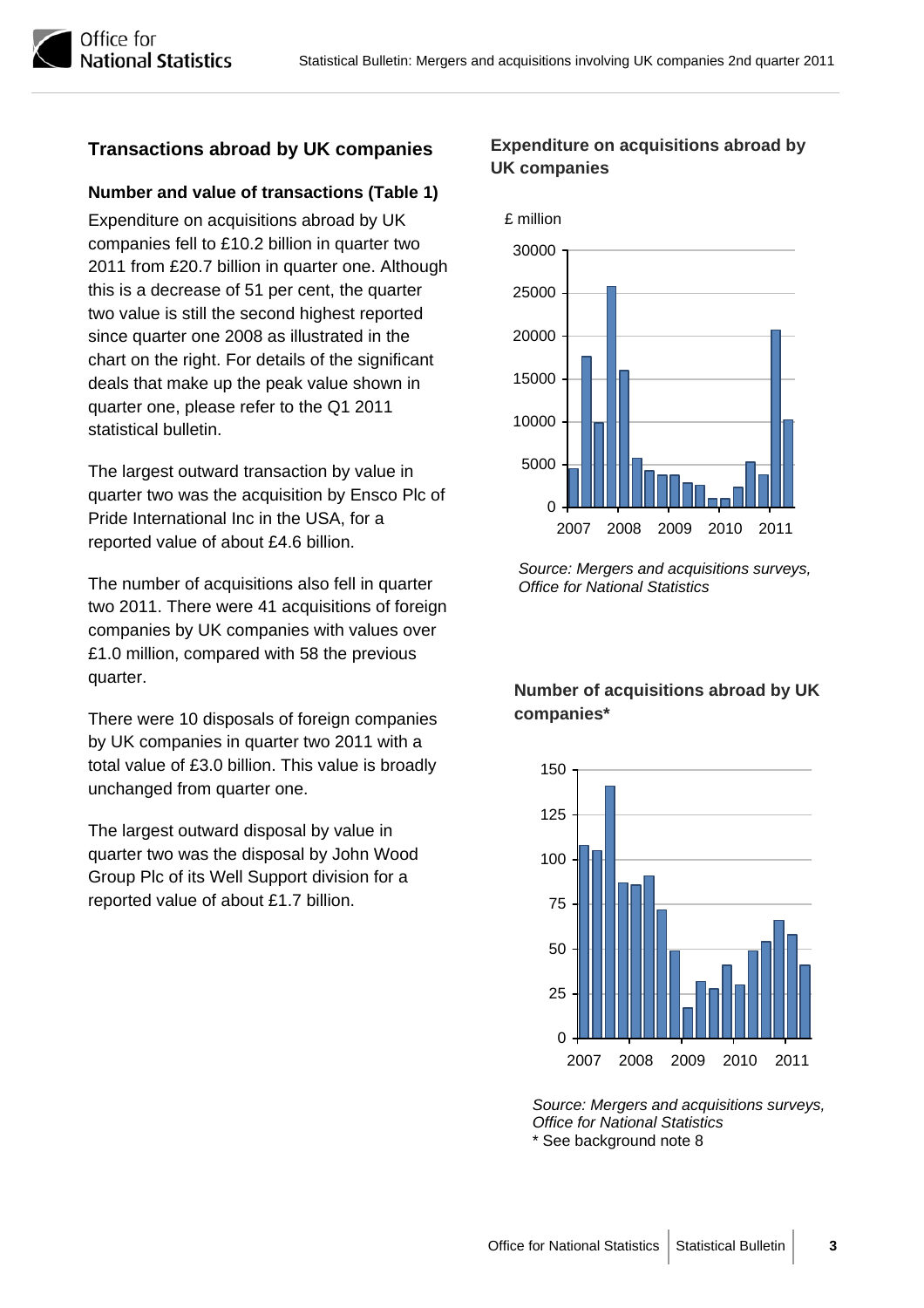

### **Significant transactions abroad by UK companies include:**

|                                                                 | Value in £ million |
|-----------------------------------------------------------------|--------------------|
| Ensco Plc acquiring Pride International Inc                     | 4553               |
| John Wood Group Plc disposing of Well Support Division          | $-1701$            |
| Horizon Acquisition Company Plc acquiring APR Energy Plc        | 527                |
| Reckitt Benckiser Plc acquiring Paras Pharmaceuticals Ltd       | 454                |
| Old Mutual Plc disposing of OM Financial Life Insurance Company | $-215$             |
| 3i Group Plc disposing of Hyva Holding BV                       | $-204$             |
| See background notes 2, 3 and 4                                 |                    |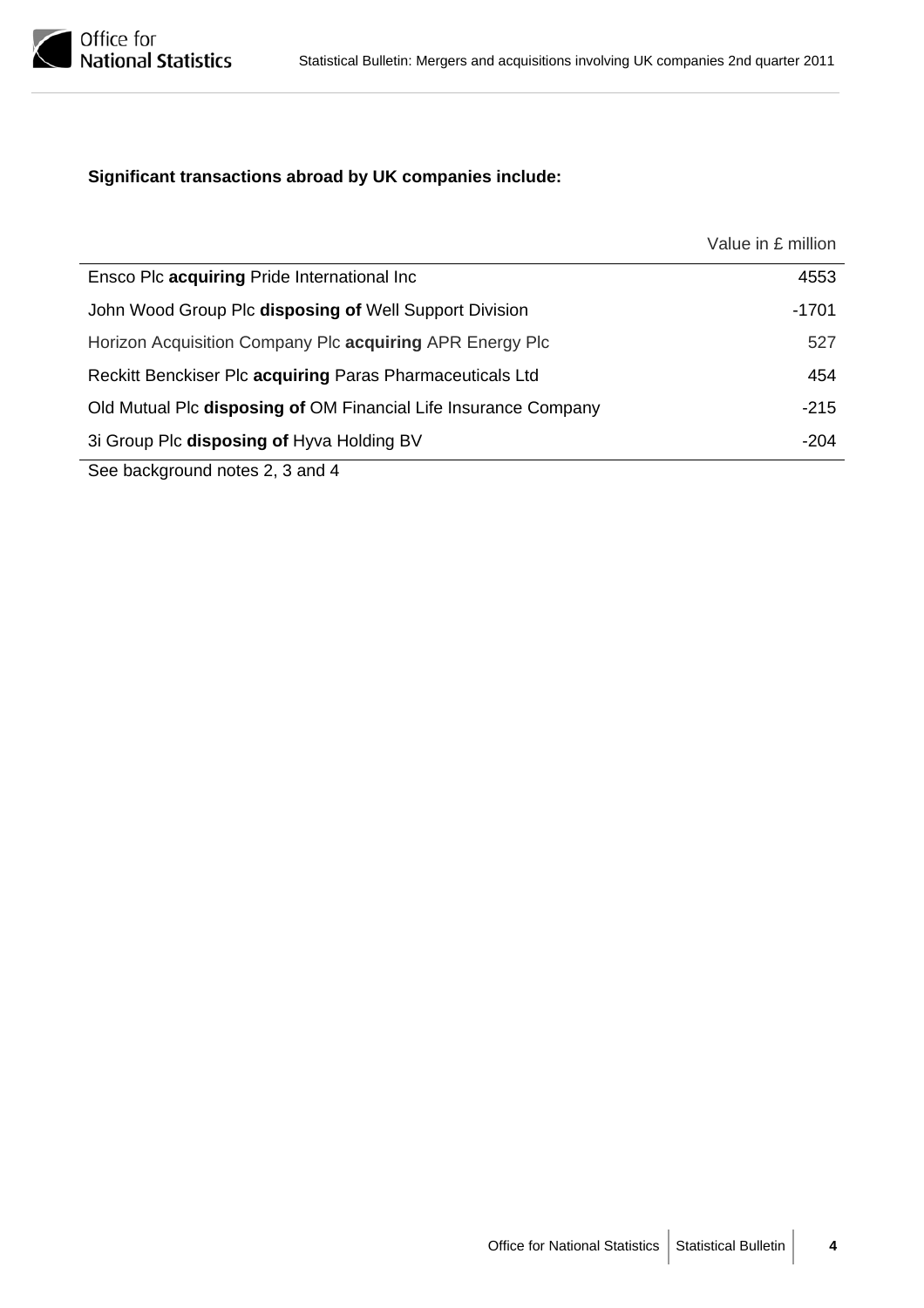

# **Transactions in the UK by foreign companies by foreign companies companies**

## **Number and value of transactions (Table 1)**

Expenditure on acquisitions in the UK by foreign companies rose to £8.5 billion in quarter two 2011 from £5.4 billion in quarter one. This is the highest reported value for quarterly inward investment since quarter three 2010, though overall the level of inward investment through acquisitions of UK companies remains relatively low in historic terms, as illustrated in the chart on the right.

The largest inward transaction by value in quarter two 2011 was the acquisition by PPL Corporation of the Central Networks Electricity Distribution businesses of E.ON AG, for a press-reported value of £3.6 billion.

The number of acquisitions also increased slightly from the previous quarter. There were 46 acquisitions of UK companies by foreign companies with values over £1.0 million in quarter two 2011 compared with 43 in the previous quarter.

There were nine disposals of UK companies by foreign companies in quarter two 2011 with a total value of £5.5 billion. This is the highest value for inward disposals reported since quarter four 2006.

# **Expenditure on acquisitions of UK**



#### *Source: Mergers and acquisitions surveys, Office for National Statistics*

# **Number of acquisitions of UK companies by foreign companies\***



*Source: Mergers and acquisitions surveys, Office for National Statistics*  \* See background note 8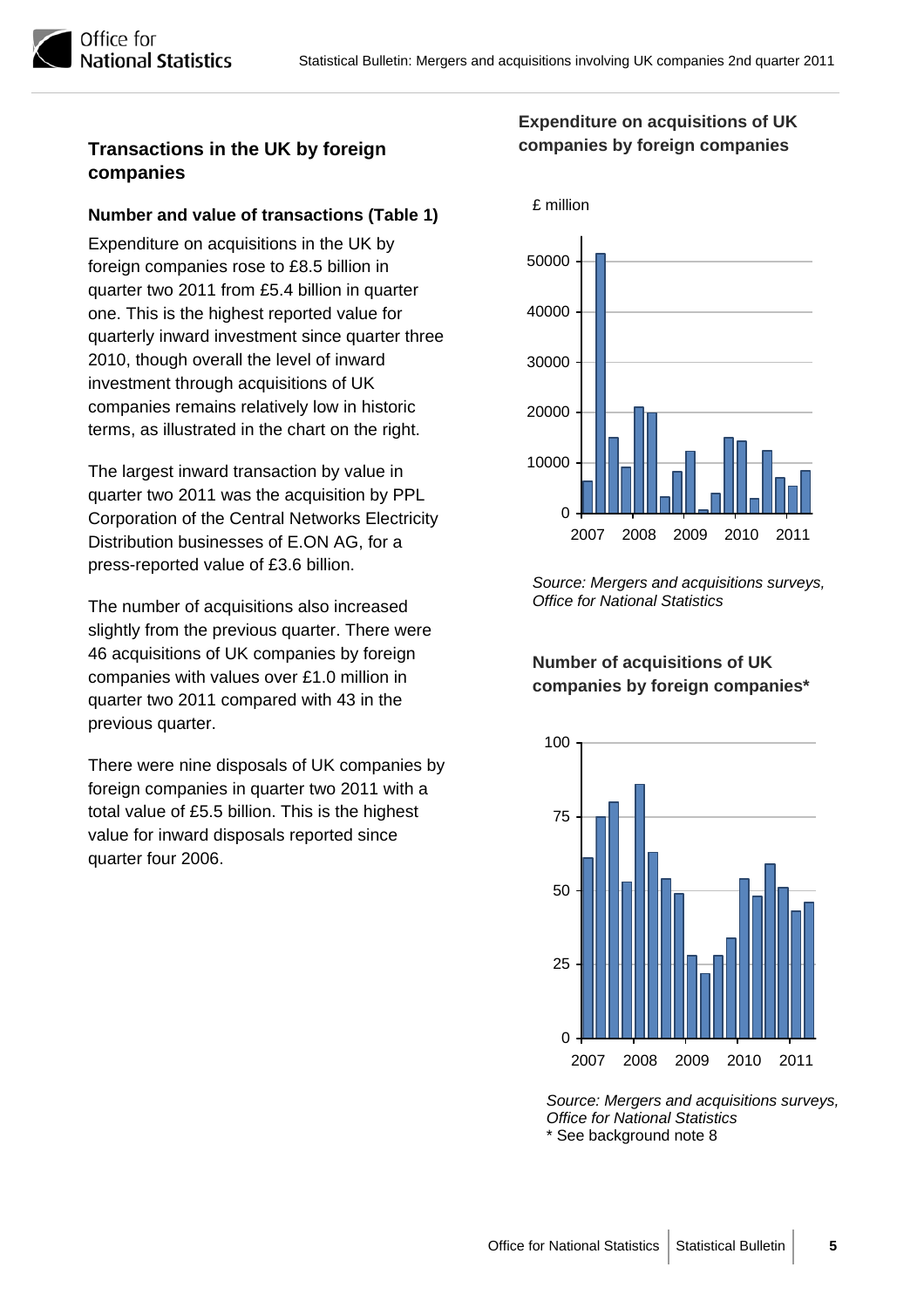

## **Significant transactions in the UK by foreign companies include:**

|                                                                                | Value in £ million |
|--------------------------------------------------------------------------------|--------------------|
| E.on AG disposing of Central Networks Electricity Distribution Businesses      | $-3600$            |
| PPL Corporation acquiring Central Networks Electricity Distribution Businesses | 3600               |
| AP Moller-Maersk A/S disposing of Netto Foodstores Ltd                         | $-778$             |
| Wal-Mart Stores Inc acquiring Netto Foodstores Ltd                             | 778                |
| News Corporation acquiring Shine Group Ltd                                     | 290                |
| KSE UK Inc acquiring Arsenal Holdings Plc                                      | 268                |
| The Jones Group Inc acquiring Kurt Geiger Group Holdings Ltd                   | 215                |

See background notes 2, 3, and 4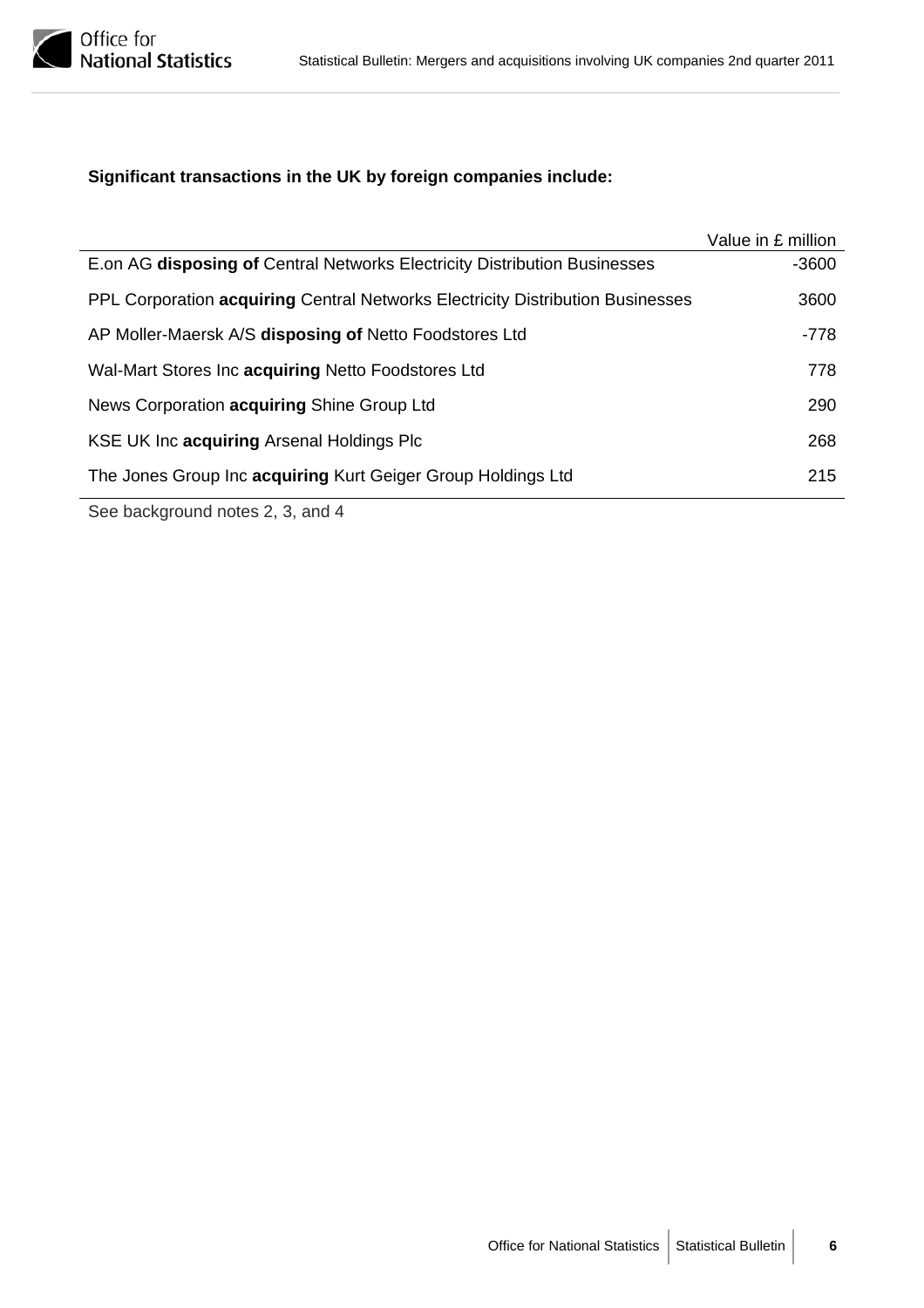

# **Transactions in the UK by UK companies**

### **Number and value of transactions (Table 8)**

Expenditure on acquisitions in the UK by UK companies rose to £2.2 billion in quarter two 2011 from £1.3 billion in quarter one, although this figure remains low compared to quarters prior to Q1 2009, as illustrated in the chart on the right.

One significant transaction in quarter two was the acquisition by Intertek Group Plc of RCG Moody International Ltd.

The number of acquisitions fell in quarter two 2011. There were 59 acquisitions of UK companies by other UK companies with values over £1.0 million in quarter two 2011, compared with 68 the previous quarter. These transactions consisted of 46 acquisitions of independent companies, comprising 72 per cent of the total value of expenditure on acquisitions, and 13 transactions by company groups involving their subsidiaries.

# **Expenditure on acquisitions of UK companies by other UK companies**



*Source: Mergers and acquisitions surveys, Office for National Statistics* 

## **Number of acquisitions of UK companies by other UK companies\***



*Source: Mergers and acquisitions surveys, Office for National Statistics*  \* See background note 8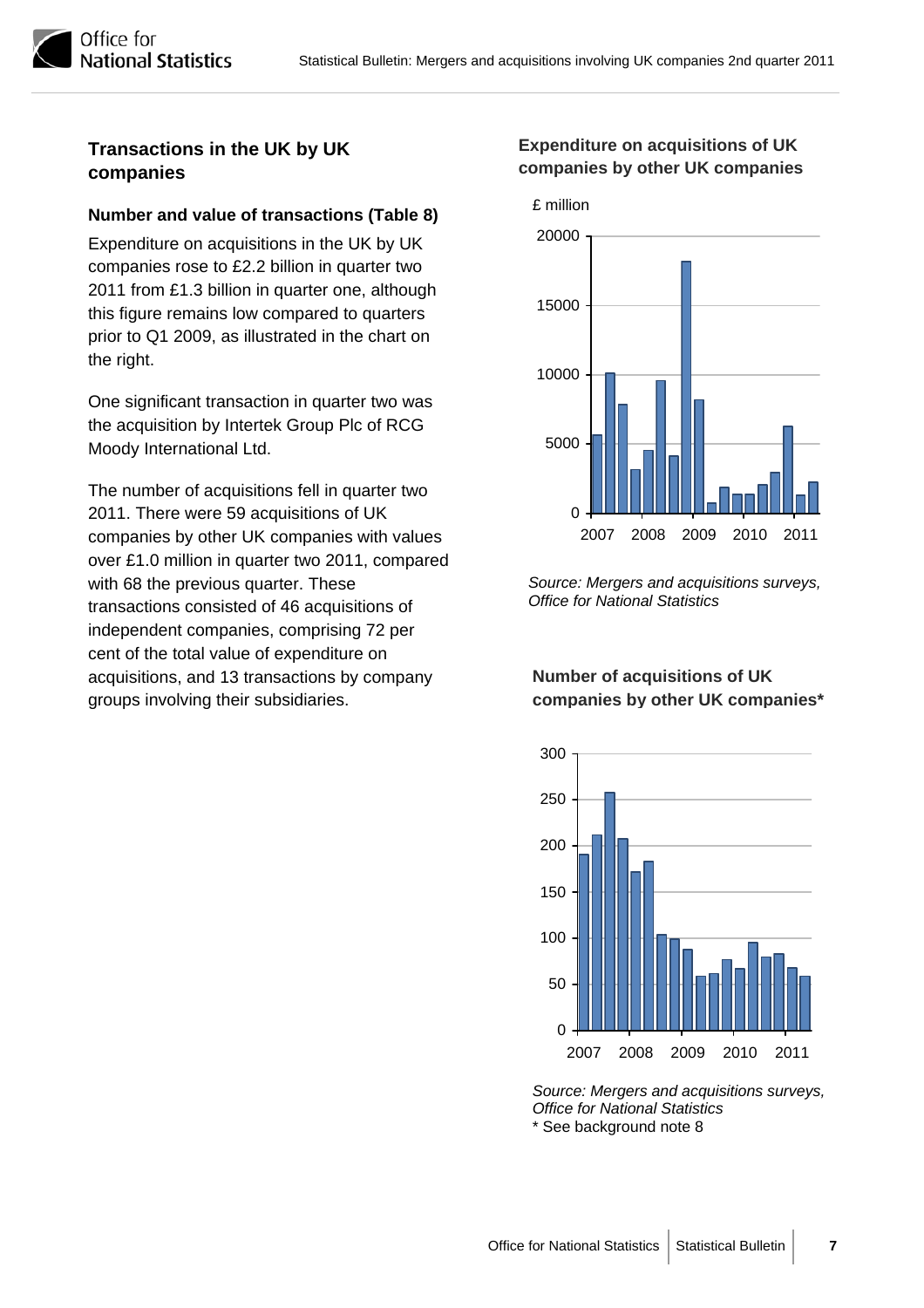

#### **Significant acquisitions in the UK by UK companies include:**

|                                                               | Value in £ million |
|---------------------------------------------------------------|--------------------|
| John Wood Group Plc acquiring Production Services Network Ltd | 406                |
| Boparan Holdings Ltd acquiring Northern Foods Plc             | 343                |
| Carillion Plc acquiring EAGA Plc                              | 298                |

See background notes 2, 3 and 4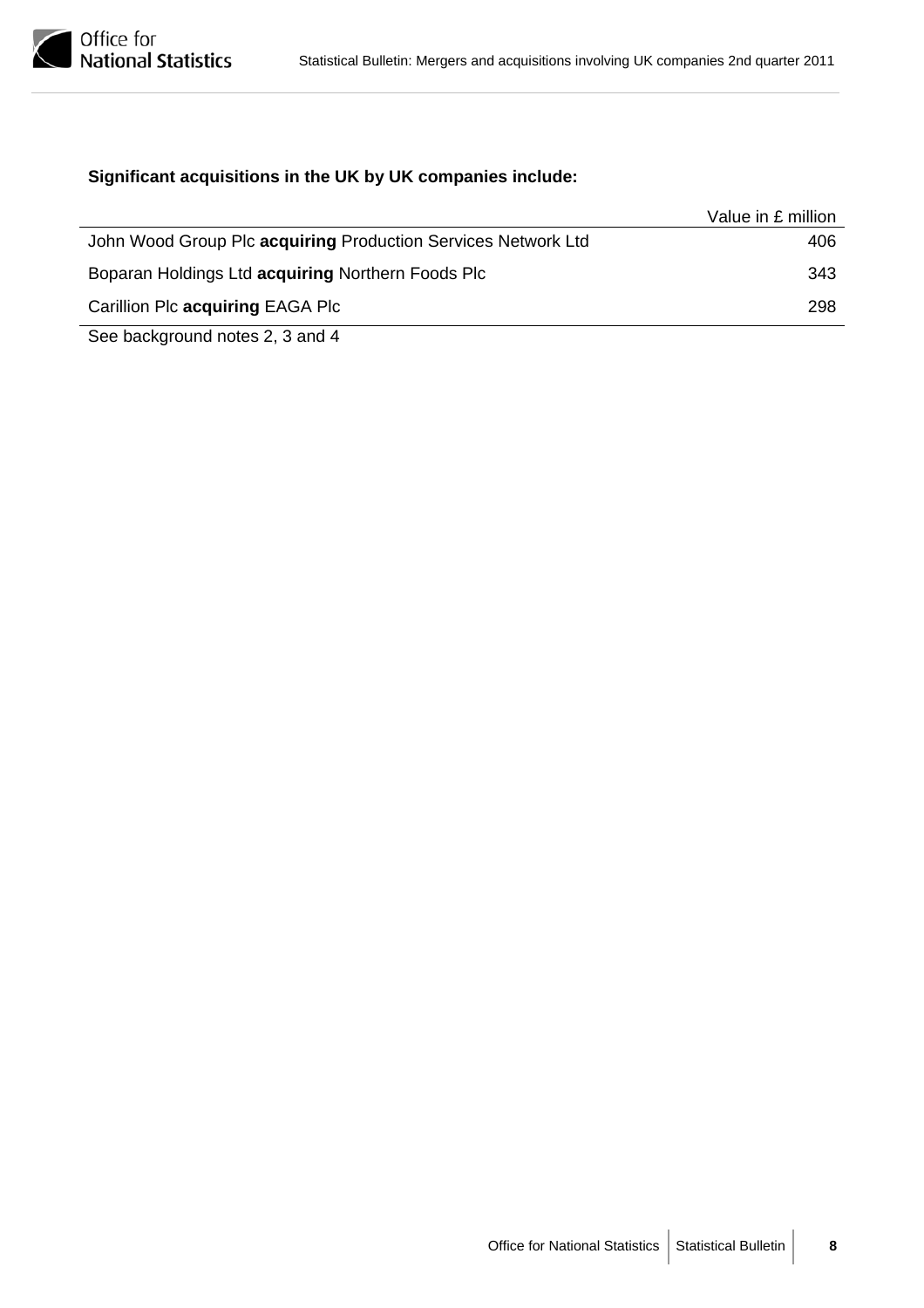# **Background Notes**

# **1. Basic quality information**

Link to Summary Quality Report: *A Summary Quality Report for Mergers and Acquisitions* can be found at [www.ons.gov.uk/ons/guide-method/method-quality/quality/quality-information/business](http://www.ons.gov.uk/ons/guide-method/method-quality/quality/quality-information/business-statistics/summary-quality-report-for-mergers-and-acquisitions--m-a--surveys-releases.pdf)[statistics/summary-quality-report-for-mergers-and-acquisitions--m-a--surveys-releases.pdf.](http://www.ons.gov.uk/ons/guide-method/method-quality/quality/quality-information/business-statistics/summary-quality-report-for-mergers-and-acquisitions--m-a--surveys-releases.pdf) This report describes in detail the intended uses of the statistics presented in this publication, their general quality and the methods used to produce them.

# **2. Relevance to users**

The data presented in this statistical bulletin is a primary source for National Accounts (Balance of Payments), and is used by HM Revenue & Customs, European Central Bank and commercial users. The Foreign & Commonwealth Office and Number 10 use the data as part of their briefing for major VIP visits to and from the UK. The data is also of interest to academics studying crossborder trade and to foreign embassies.

Source of data: The information collected is based on reports in the financial press; specialist magazines; company and financial websites supplemented by special surveys to businesses to determine the form, value and timing of each transaction.

If the information is not yet in the public domain then such transactions may not be reflected in the analysis. Where full information has not yet been received on the details of the acquisition or disposal the value of the transaction indicated in the public domain is used as an interim estimate.

The data shown in this release relate solely to mergers and acquisitions undertaken by companies: acquisitions by natural persons are not included.

# **3. Significant transactions**

These tables show the reported figures for a selection of significant transactions which occurred in the quarter, where 'significance' is defined as the absolute value of the deal. The figures shown are usually the ones available from the financial press or other sources in the public domain although occasionally, with the consent of the company, the value returned to Office for National Statistics (ONS) is used in the tables instead of the press reported figure. If the company's consent cannot be obtained then the deal is excluded. Occasionally, therefore, a large deal may be missing from the lists so it is best to regard these tables as an indication of the ranking of deals rather than a completely exhaustive listing. Press reported figures often differ to some extent from those supplied by companies to ONS and it is the latter which are used in compiling statistical aggregates in tables 1-10. Included in the prices quoted in the tables of significant transactions is the total published price paid for the company excluding any assumed debt where known. Deferred payments are included in the reported price even if the payment is made in a different quarter.

# **4. Types of transactions covered**

**Mergers** are acquisitions in which all or part of the payment is made in shares, such that the shareholders of the two companies become shareholders of a new, combined company group.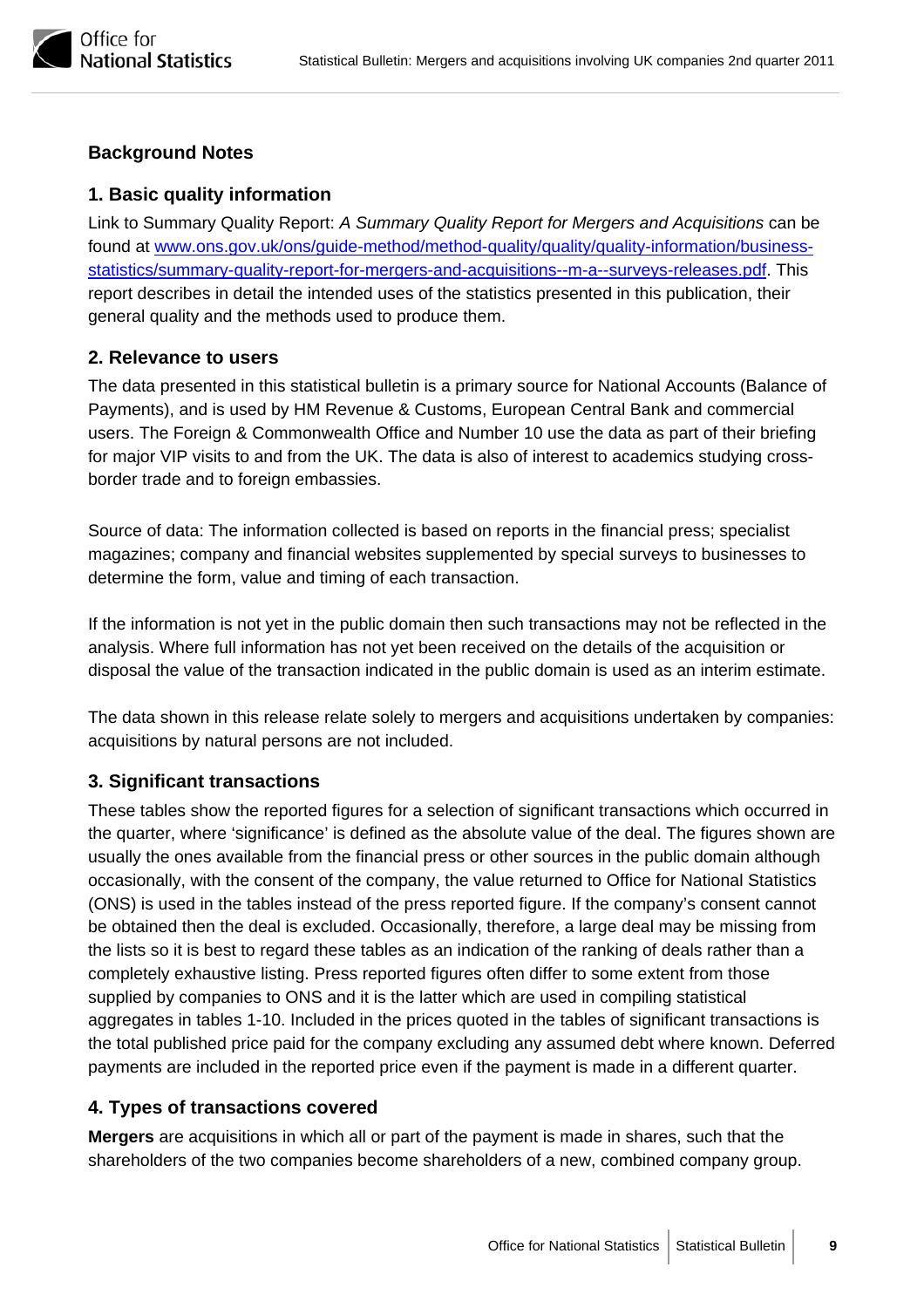

**Demergers** are disposals where a company group divides into two or more separate companies, in such a way that the shareholders of the restructured companies remain the same, or retain the equivalent value shareholding in one of the newly independent companies. Demergers are included in the statistics within disposals.

**Cross border acquisitions** denotes transactions where a company in one country acquires, either directly or indirectly, a controlling interest in a company in another country.

**Direct transactions** are those where a company in one country acquires a controlling interest in a company incorporated in another country.

**Indirect transactions** are those where a company uses an existing foreign subsidiary to acquire a controlling interest in a company incorporated in another country. The acquiring foreign intermediate company may be located in the same country in which the acquisition is being made or in a different country.

**Acquisitions within the UK by UK companies:** This denotes mergers and acquisitions involving only UK registered companies.

Where the acquired company was a subsidiary of another company the transaction is classified as a sale between company groups.

The phrase 'acquisitions in the UK by UK companies' refers to deals where the ultimate ownership remains in the UK. This heading does not cover the total number or value of deals where a UK company is the acquirer. When a foreign company acquires a UK company through one of its existing UK subsidiaries or a UK registered special purpose vehicle that deal is shown as part of the data under 'acquisitions in the UK by foreign companies'.

# **5. Financing**

This statistical bulletin provides details of the application of funds to effect mergers and acquisitions and the proceeds raised from disinvestments and demergers.

For indirect foreign transactions there is the added complication of considering the movements of funds either as capital injection or in the form of loans between parent companies and their foreign subsidiaries making the acquisition. Occasionally, the foreign subsidiary obtains the funds required partly or entirely outside the UK from sources such as:

- a. Own resources
- b. Borrowing from banks and other local sources
- c. Share, bond and other capital or notes issued abroad

A transaction may be funded by more than one method.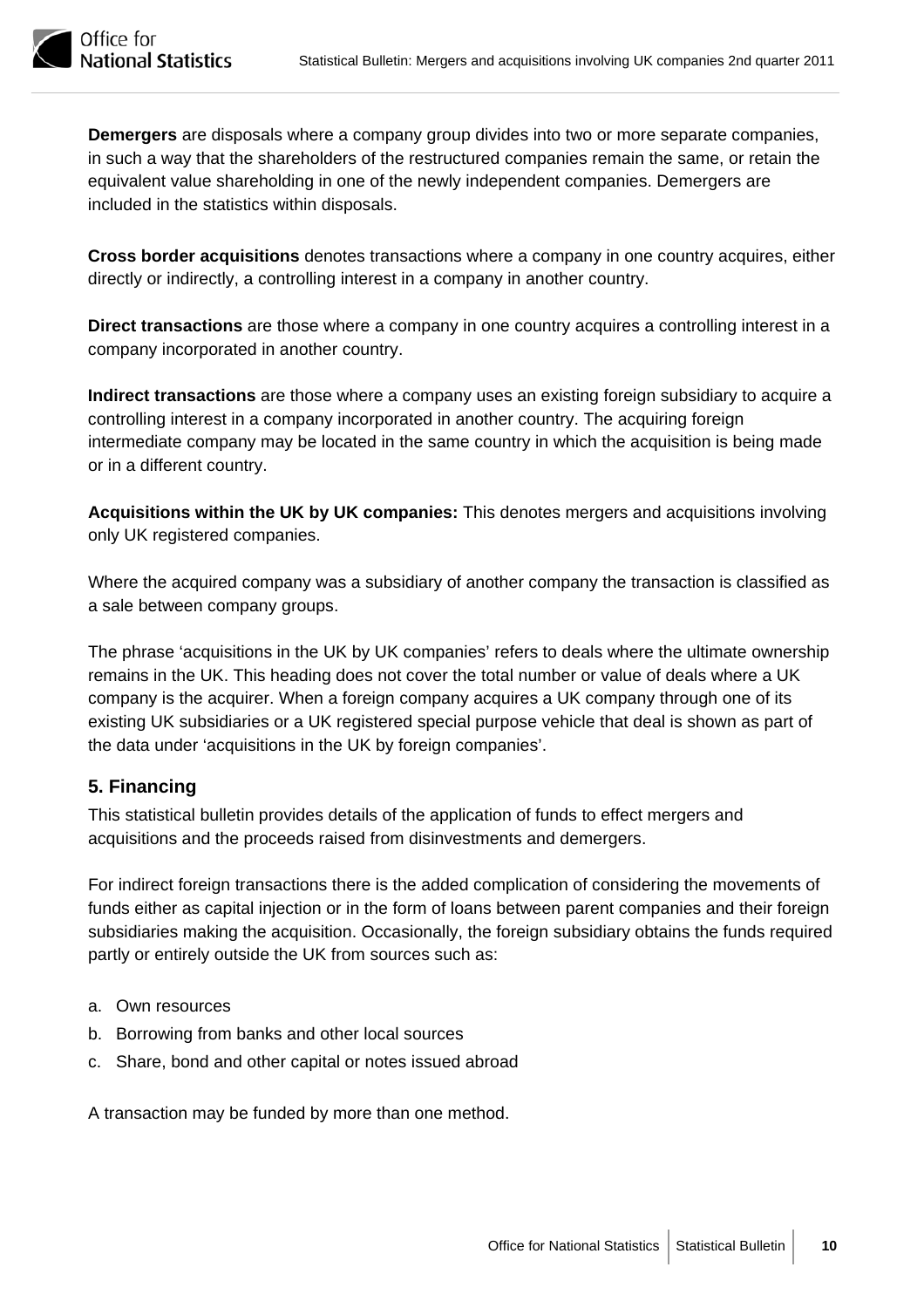

# **6. Accuracy**

Data for quarter one 2011 has been revised in the light of new information, so revisions to the quarter one data have been published in this statistical bulletin.

The annual data for 2010 was finalised in the quarter one 2011 statistical bulletin and will not be further revised. Revisions to the 2011 quarterly figures will be re-calculated at each quarterly release until quarter one 2012.

Principle reasons for revisions are outlined in the Summary Quality Report linked in section 1 of the background notes.

## **7. Response rates**

#### **Cross-border mergers and acquisitions (CBAM)** *inwards*

Statistics of sample size – latest survey conducted:

| Reference Period:               | Quarter 1 2011 | Quarter 2 2011 |
|---------------------------------|----------------|----------------|
| Response Rate (%):              | 86r            | 90p            |
| $r =$ revised $p =$ provisional |                |                |

#### **Cross-border mergers and acquisitions (CBAM)** *outwards*

Statistics of sample size – latest survey conducted:

| Reference Period:               | Quarter 1 2011 | Quarter 2 2011 |
|---------------------------------|----------------|----------------|
| Response Rate (%):              | 84r            | 75p            |
| $r =$ revised $p =$ provisional |                |                |

#### **Domestic mergers and acquisitions (DAM)**

Statistics of sample size – latest survey conducted:

| Reference Period:               | Quarter 1 2011 | Quarter 2 2011  |
|---------------------------------|----------------|-----------------|
| Response Rate (%):              | 89r            | 85 <sub>p</sub> |
| $r =$ revised $p =$ provisional |                |                 |

#### **8. Notes to tables**

The deal identification threshold has been increased at quarter one 2010 to a value of £1.0 million from a previous value of £0.1 million. As a consequence there will be a discontinuity in the number of deals reported at quarter one 2010.

Symbols used in the tables are:

.. Figure suppressed to avoid disclosure of information relating to individual enterprises.

– Nil or less than half the final digit shown.

The sum of constituent items in tables may not always agree exactly with the totals shown due to rounding.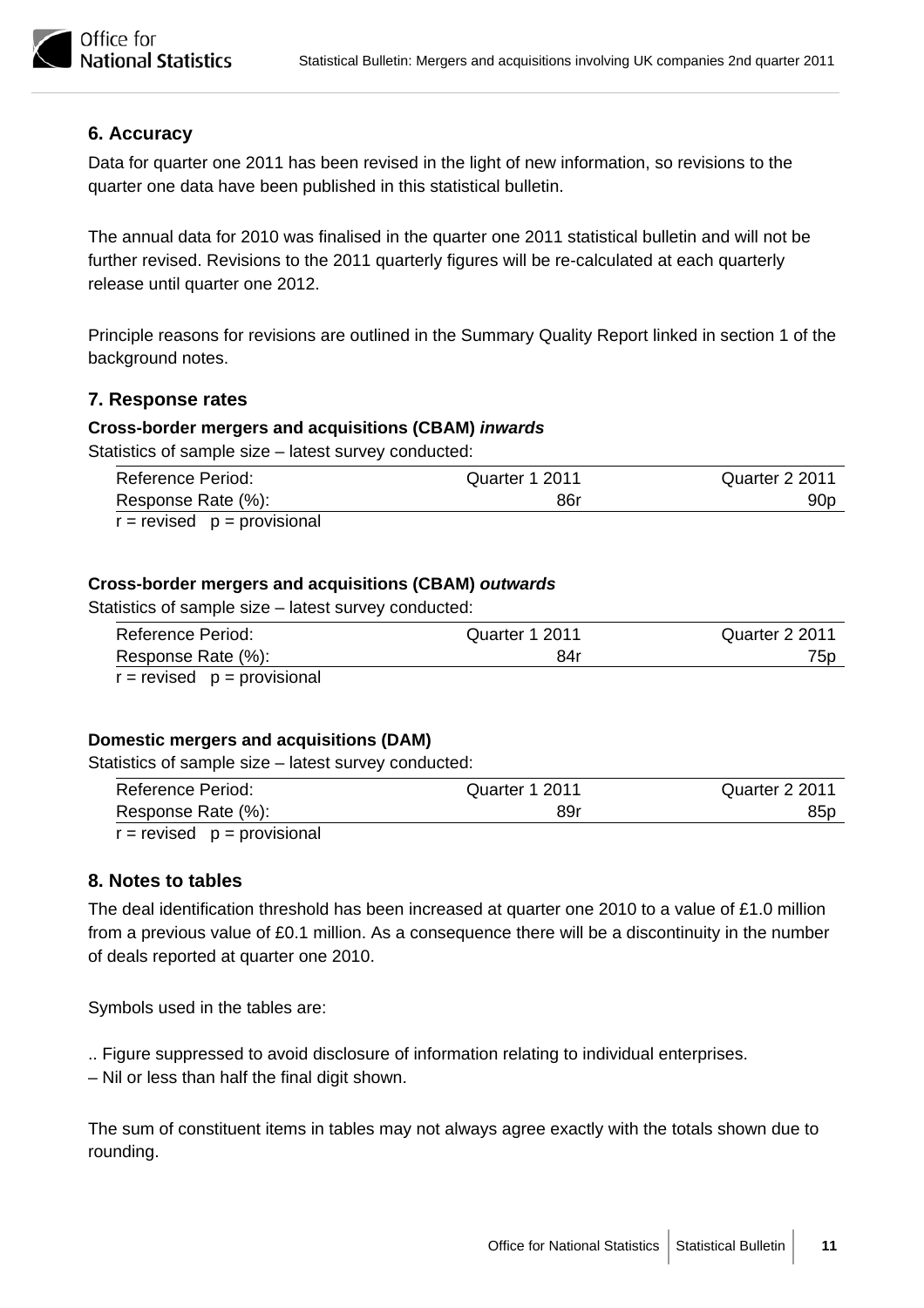

# **9. Triennial Review**

We are currently conducting a review of the mergers and acquisitions surveys used to compile this statistical bulletin and we are inviting comments from everyone who uses the information we provide. If you would like to comment on how you use the information contained in this statistical bulletin or give your opinion of its quality and reliability, please contact Caroline Marks on 01633 456646 or email [caroline.marks@ons.gsi.gov.uk](mailto:caroline.marks@ons.gsi.gov.uk) 

# **10. Office for National Statistics**

The Office for National Statistics (ONS) is the executive office of the UK Statistics Authority, a nonministerial department which reports directly to Parliament. ONS is the UK government's single largest statistical producer. It compiles information about the UK's society and economy, and provides the evidence-base for policy and decision-making, the allocation of resources, and public accountability. The Director General of ONS reports directly to the National Statistician who is the Authority's Chief Executive and the Head of the Government Statistical Service.

Follow us on [Twitter.com/statisticsONS](http://www.twitter.com/statisticsONS) or on [Facebook.com/statisticsONS.](http://www.facebook.com/statisticsONS)

## **11. The Government Statistical Service (GSS)**

The Government Statistical Service is a network of professional statisticians and their staff operating both within the Office for National Statistics and across more than 30 other government departments and agencies.

## **12. National Statistics**

National Statistics are produced to high professional standards set out in the Code of Practice for Official Statistics. They undergo regular quality assurance reviews to ensure that they meet customer needs. They are produced free from any political interference.

## **13. Publication Policy**

Complete runs of series in this release are available to download free of charge at [http://www.ons.gov.uk/ons/datasets-and-tables/index.html.](http://www.ons.gov.uk/ons/datasets-and-tables/index.html) Alternatively, for low-cost tailored data call Online Services on 0845 601 3034 or email [info@ons.gov.uk](mailto:info@ons.gov.uk)

Details of the policy governing the release of new data are available from the Media Relations Office.

© Crown copyright 2011.

You may re-use this information (not including logos) free of charge in any format or medium, under the terms of the Open Government Licence.

To view this licence, go to [www.nationalarchives.gov.uk/doc/open-government-licence/](http://www.nationalarchives.gov.uk/doc/open-government-licence/) or write to the Information Policy Team, The National Archives, Kew, London TW9 4DU

email: [psi@nationalarchives.gsi.gov.uk](mailto:psi@nationalarchives.gsi.gov.uk)

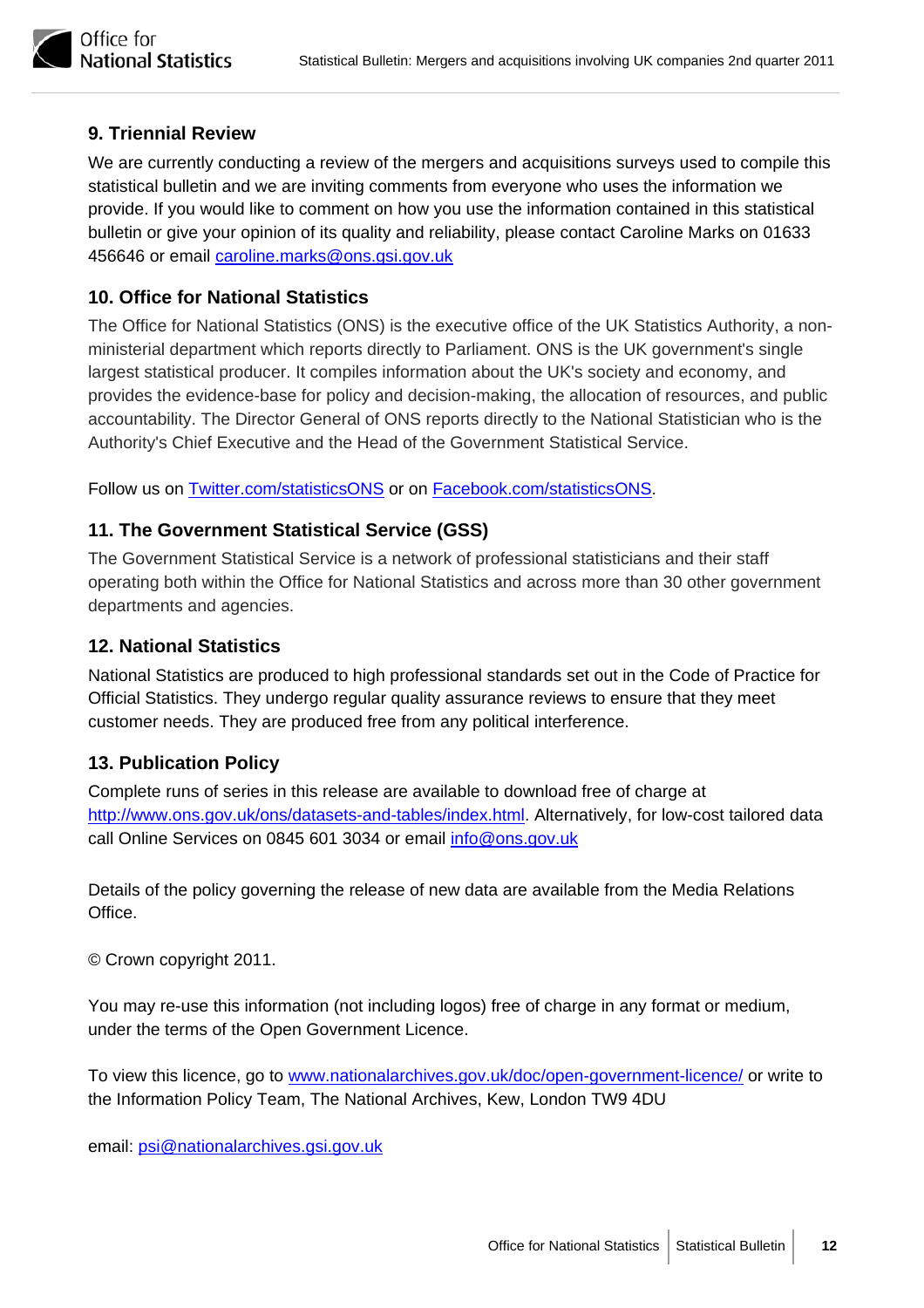



#### **Next publication:**

Tuesday 6 December 2011

#### **Issued by:**

Office for National Statistics, Government Buildings, Cardiff Road, Newport NP10 8XG

#### **Media contact:**

| Tel:   | Media Relations Office 0845 6041858 |  |
|--------|-------------------------------------|--|
|        | Emergency on-call 07867 906553      |  |
| Email: | media.relations@ons.gsi.gov.uk      |  |

#### **Statistical contact:**

- Tel: Richard Tonkin 01633 456082 Email: richard.tonkins@ons.gsi.gov.uk
- **Website: [www.ons.gov.uk](http://www.ons.gov.uk/)**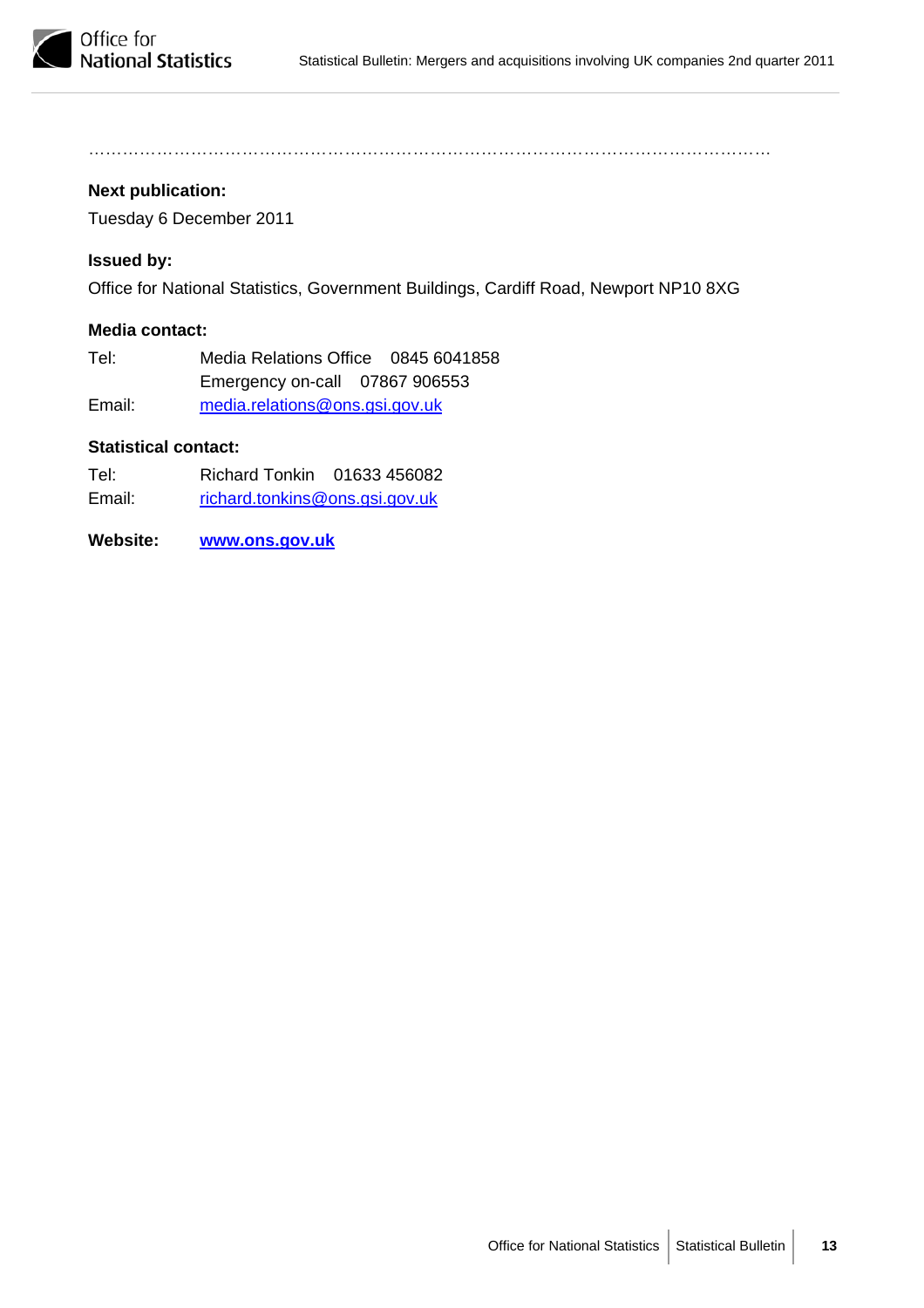|                      |                |                   | Transactions abroad by UK companies |                      |                                  |                  | Transactions in the UK by foreign companies <sup>1</sup> |                 |
|----------------------|----------------|-------------------|-------------------------------------|----------------------|----------------------------------|------------------|----------------------------------------------------------|-----------------|
|                      | Acquisitions   |                   | <b>Disposals</b>                    |                      | Acquisitions<br><b>Disposals</b> |                  |                                                          |                 |
|                      | Number         | Value             | Number                              | Value                | Number                           | Value            | Number                                                   | Value           |
|                      | CBAQ           | <b>CBBI</b>       | CBAS                                | <b>CBBT</b>          | CBAU                             | CBCQ             | <b>CBAW</b>                                              | CBDB            |
| 2001                 | 371            | 41 473            | 139                                 | 28 4 94              | 162                              | 24 3 8 2         | 62                                                       | 4 4 6 4         |
| 2002                 | 262            | 26 6 26           | 128                                 | 7074                 | 117                              | 16798            | 60                                                       | 7912            |
| 2003                 | 243            | 20756             | 136                                 | 8643                 | 129                              | 9 3 0 9          | 55                                                       | 3 6 20          |
| 2004                 | 305            | 18709             | 118                                 | 5485                 | 178                              | 29 9 28          | 54                                                       | 5514            |
| 2005                 | 365            | 32732             | 110                                 | 12 6 68              | 242                              | 50 280           | 61                                                       | 8 3 8 7         |
| 2006                 | 405            | 37 412            | 89                                  | 21 214               | 259                              | 77 750           | 55                                                       | 14 208          |
| 2007                 | 441            | 57814             | 104                                 | 10 2 21              | 269                              | 82 121           | 66                                                       | 7524            |
| 2008                 | 298            | 29 670            | 71                                  | 12 062               | 252                              | 52 552           | 49                                                       | 5 1 3 9         |
| 2009                 | 118            | 10 148            | 37                                  | 5 1 0 1              | 112                              | 31 984           | 38                                                       | 7820            |
| 2010                 | 199            | 12 4 14           | 73                                  | 11 411               | 212                              | 36 643           | 58                                                       | 9891            |
|                      |                |                   |                                     |                      |                                  |                  |                                                          |                 |
| 2007 Q3              | 141            | 9873              | 23                                  | 3887                 | 80                               | 15 044           | 12                                                       | 903             |
| Q <sub>4</sub>       | 87             | 25 818            | 19                                  | 1 0 6 8              | 53                               | 9 1 7 2          | 14                                                       | 709             |
| 2008 Q1              | 86             | 15 946            | 15                                  | 787                  | 86                               | 21 086           | 16                                                       | 766             |
| Q2                   | 91             | 5729              | 19                                  | 5 2 1 0              | 63                               | 19 9 64          | 17                                                       | 2 140           |
| Q <sub>3</sub>       | 72             | 4 2 4 7           | 19                                  | 4691                 | 54                               | 3 2 2 8          | 11                                                       | 568             |
| Q <sub>4</sub>       | 49             | 3748              | 18                                  | 1 3 7 4              | 49                               | 8 2 7 4          | 5                                                        | 1 6 6 5         |
| 2009 Q1              | 17             | 3744              | 13                                  | 1 2 9 9              | 28                               | 12 3 54          | 6                                                        | 2 1 5 7         |
| Q2                   | 32             | 2811              | 7                                   | 726                  | 22                               | 645              | 11                                                       | 236             |
| Q <sub>3</sub>       | 28             | 2574              | $\overline{7}$                      | $\ddot{\phantom{a}}$ | 28                               | 3 9 3 4          | 8                                                        | 2715            |
| Q4                   | 41             | 1019              | 10                                  | $\ddot{\phantom{a}}$ | 34                               | 15 051           | 13                                                       | 2712            |
| 2010 Q1 <sup>2</sup> | 30             | 1 0 2 7           | 13                                  | 2790                 | 54                               | 14 371           | 8                                                        | 332             |
| Q2                   | 49             | 2 2 9 3           | 18                                  | 866                  | 48                               | 2841             | 15                                                       | 1 0 9 2         |
| Q <sub>3</sub>       | 54             | 5 3 0 8           | 18                                  | 4 1 8 9              | 59                               | 12 4 05          | 19                                                       | 3 4 4 8         |
| Q <sub>4</sub>       | 66             | 3786              | 24                                  | 3566                 | 51                               | 7 0 26           | 16                                                       | 5019            |
| 2011 Q1              | $58^{\dagger}$ | $20695^{\dagger}$ | $17^{\dagger}$                      | $3000^{\dagger}$     | $43^{\dagger}$                   | $5416^{\dagger}$ | $14^{\dagger}$                                           | $871^{\dagger}$ |
| Q2                   | 41             | 10 20 2           | 10                                  | 2975                 | 46                               | 8 4 5 1          | 9                                                        | 5517            |

# **2 Mergers and acquisitions abroad by UK companies: source of funding**

£million Total 3 **Direct transactions Direct transactions Indirect transactions of which:** Funds paid directly **Funded by loan** Funds raised<br>by UK parent from UK parent locally abroad from UK parent Number Value Number Value Number Value Number Value CBAQ CBBI CBBU CBBV CBBW CBBX CBBY CBBZ 2001 371 41 473 268 29 545 90 8 003 35 3 925 2002 262 26 626 185 17 000 52 5 556 44 4 070 2003 243 20 756 161 13 043 54 5 422 47 2 291 2004 305 18 709 186 9 250 69 8 076 71 1 383 2005 365 32 732 239 20 234 69 5 511 83 6 987 2006 405 37 412 277 28 800 96 5 498 54 3 114 2007 441 57 814 289 34 880 105 14 814 66 8 120 2008 298 29 670 196 17 972 75 6 688 44 5 010 2009 118 10 148 97 7 456 17 2 530 11 162 2010 199 12 414 149 10 507 38 1 166 26 741

† Indicates earliest revision, if any.

Disclosive data indicated by ..

1 Includes acquisitions by foreign companies routed through their UK subsidiary companies

2 The deal identification threshold has been increased at Q1 2010 from £0.1m to £1.0m and as a consequence there is a discontinuity in the number of transactions reported.

3 Where a transaction is funded in more than one way, it is included in 'Number' in each method but only once in 'Total'. Therefore numbers may not sum exactly across the columns.

4 Transactions for which details about financing have not been confirmed are included amongst direct transactions. The figures are subsequently revised when details become available.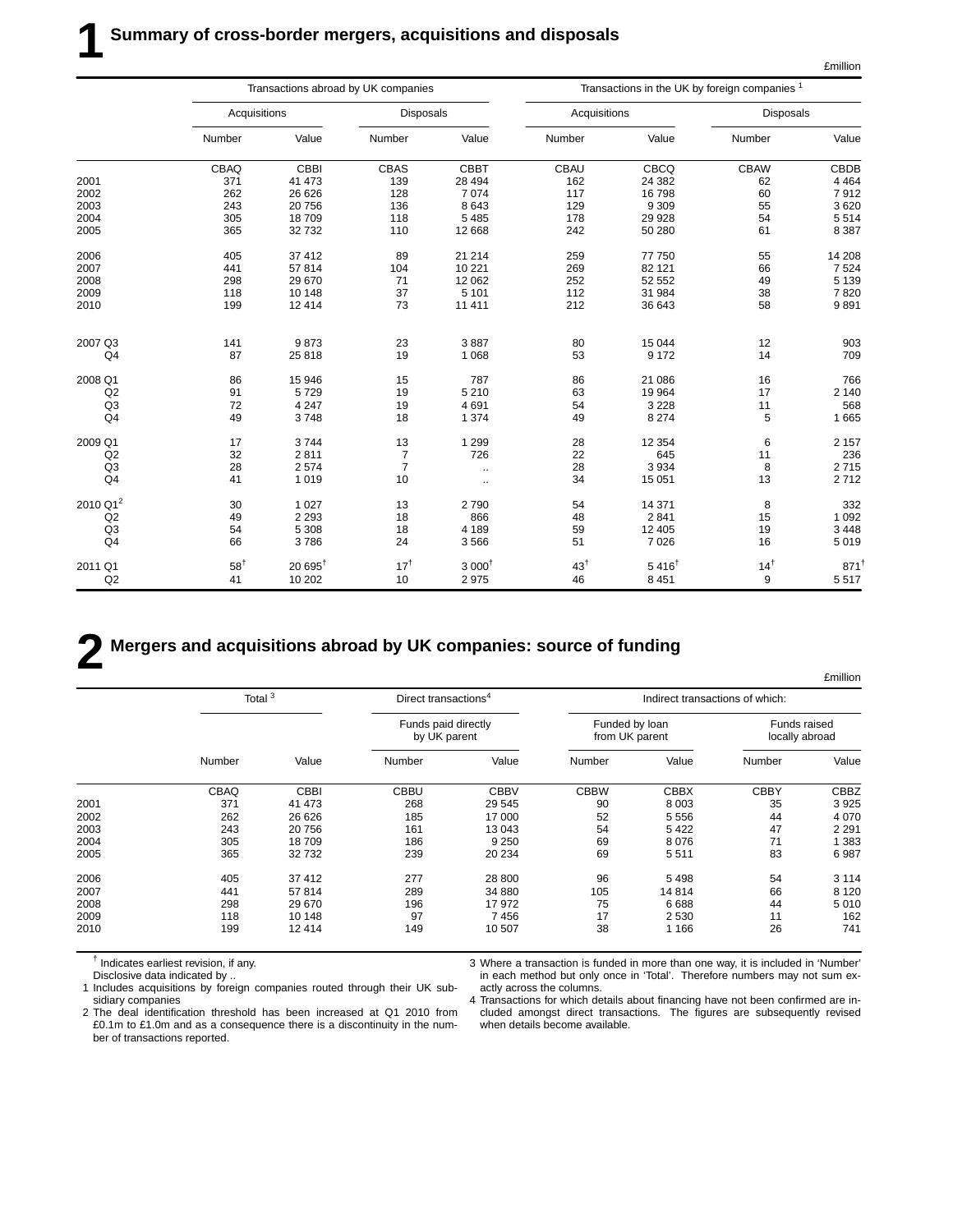# **3 Disposals abroad by UK companies: funds realised**

£million

|      | Total <sup>1</sup> |             | Direct transactions <sup>2</sup>    |             | Indirect transactions of which:<br>Repayment of loan made<br>by UK parent |             |                       |             |
|------|--------------------|-------------|-------------------------------------|-------------|---------------------------------------------------------------------------|-------------|-----------------------|-------------|
|      |                    |             | Funds paid directly<br>to UK parent |             |                                                                           |             | Funds retained abroad |             |
|      | Number             | Value       | Number                              | Value       | Number                                                                    | Value       | Number                | Value       |
|      | <b>CBAS</b>        | <b>CBBT</b> | <b>CBCA</b>                         | <b>CBCB</b> | CBCC                                                                      | <b>CBCD</b> | <b>CBCE</b>           | <b>CBCF</b> |
| 2001 | 139                | 28 4 94     | 102                                 | 22 875      | 17                                                                        | 582         | 40                    | 5 0 3 7     |
| 2002 | 128                | 7074        | 103                                 | 5709        | $\cdots$                                                                  | $\ldots$    | $\cdot$ .             |             |
| 2003 | 136                | 8643        | 105                                 | 6920        | 12                                                                        | 1 2 6 4     | 28                    | 459         |
| 2004 | 118                | 5485        | 87                                  | 3 2 9 4     | 17                                                                        | 931         | 21                    | 1 2 6 0     |
| 2005 | 110                | 12 668      | 85                                  | 6 5 3 0     | 13                                                                        | 923         | 22                    | 5 2 1 5     |
| 2006 | 89                 | 21 214      | 65                                  | 17 602      | 20                                                                        | 1860        | 21                    | 1752        |
| 2007 | 104                | 10 2 21     | 87                                  | 7650        | 8                                                                         | 1 3 9 3     | 20                    | 1 1 7 8     |
| 2008 | 71                 | 12 062      | 54                                  | 7 3 8 4     | 9                                                                         | 1 0 2 1     | 15                    | 3657        |
| 2009 | 37                 | 5 1 0 1     | 33                                  | 4 1 9 8     |                                                                           | $\cdots$    | 3                     | $\sim$      |
| 2010 | 73                 | 11 411      | 59                                  | 8 4 2 3     | 4                                                                         | 71          | 15                    | 2917        |

# **4 Mergers and acquisitions in the UK by foreign companies: source of funding**

|             | Indirect transactions of which:<br>Funds raised in the UK<br>Funded by Ioan<br>from foreign company |             |             | Direct transactions <sup>2</sup>                |             | Total <sup>1</sup> |             |      |
|-------------|-----------------------------------------------------------------------------------------------------|-------------|-------------|-------------------------------------------------|-------------|--------------------|-------------|------|
|             |                                                                                                     |             |             | Funds paid directly to UK<br>by foreign company |             |                    |             |      |
| Value       | Number                                                                                              | Value       | Number      | Value                                           | Number      | Value              | Number      |      |
| <b>CBIC</b> | <b>CBIB</b>                                                                                         | <b>CBIA</b> | <b>CBHZ</b> | <b>CBDD</b>                                     | <b>CBDC</b> | <b>CBCQ</b>        | <b>CBAU</b> |      |
| 4888        | 36                                                                                                  | 7797        | 33          | 11 697                                          | 113         | 24 3 8 2           | 162         | 2001 |
| 890         | 9                                                                                                   | 2 1 7 9     | 25          | 13729                                           | 93          | 16798              | 117         | 2002 |
| 3 2 9 8     | 34                                                                                                  | 3 0 3 3     | 37          | 2978                                            | 76          | 9 3 0 9            | 129         | 2003 |
| 3504        | 36                                                                                                  | 2897        | 39          | 23 5 27                                         | 128         | 29 9 28            | 178         | 2004 |
| 6708        | 45                                                                                                  | 11 379      | 61          | 32 193                                          | 175         | 50 280             | 242         | 2005 |
| 18 049      | 57                                                                                                  | 6 1 2 3     | 63          | 53 578                                          | 178         | 77 750             | 259         | 2006 |
| 12705       | 63                                                                                                  | 6941        | 52          | 62 475                                          | 200         | 82 121             | 269         | 2007 |
| 7712        | 53                                                                                                  | 8739        | 50          | 36 101                                          | 179         | 52 552             | 252         | 2008 |
| $\ldots$    | 10                                                                                                  | $\cdots$    | 20          | 21 091                                          | 87          | 31 984             | 112         | 2009 |
| 1416        | 34                                                                                                  | 1687        | 36          | 33 540                                          | 161         | 36 643             | 212         | 2010 |

# **5 Disposals in the UK by foreign companies: funds realised**

|                      | Indirect transactions of which:<br>Repayment of loan to<br>Funds retained<br>in the UK<br>foreign parent |             |             | Direct transactions <sup>2</sup>         |        | Total $1$   |             |      |
|----------------------|----------------------------------------------------------------------------------------------------------|-------------|-------------|------------------------------------------|--------|-------------|-------------|------|
|                      |                                                                                                          |             |             | Funds paid directly<br>to foreign parent |        |             |             |      |
| Value                | Number                                                                                                   | Value       | Number      | Value                                    | Number | Value       | Number      |      |
| <b>CBII</b>          | <b>CBIH</b>                                                                                              | <b>CBIG</b> | <b>CBIF</b> | <b>CBIE</b>                              | CBID   | <b>CBDB</b> | <b>CBAW</b> |      |
| 2 4 3 2              | 23                                                                                                       | 504         |             | 1528                                     | 40     | 4 4 6 4     | 62          | 2001 |
| 3610                 | 14                                                                                                       | 85          | 3           | 4 2 1 7                                  | 49     | 7912        | 60          | 2002 |
| $\ddot{\phantom{a}}$ | $\cdot$ .                                                                                                | $\cdots$    | $\cdots$    | 994                                      | 39     | 3620        | 55          | 2003 |
| 1581                 | 17                                                                                                       | 369         | 9           | 3564                                     | 38     | 5514        | 54          | 2004 |
| 2 2 4 0              | 17                                                                                                       | 488         | 10          | 4 6 5 9                                  | 47     | 8 3 8 7     | 61          | 2005 |
| 6 0 3 9              | 15                                                                                                       | 923         | 12          | 6 2 4 6                                  | 39     | 14 208      | 55          | 2006 |
| 3 2 6 0              | 25                                                                                                       | 226         | 10          | 4 0 38                                   | 49     | 7524        | 66          | 2007 |
| 2972                 | 15                                                                                                       | 682         | 9           | 1 4 8 5                                  | 29     | 5 1 3 9     | 49          | 2008 |
| 1 2 4 8              |                                                                                                          |             |             | 6572                                     | 32     | 7820        | 38          | 2009 |
| 4 0 0 2              | 15                                                                                                       | 928         | 5           | 4 9 6 1                                  | 43     | 9891        | 58          | 2010 |

† Indicates earliest revision, if any.

Disclosive data indicated by ..

2 Transactions for which details about financing have not been confirmed are included amongst direct transactions. The figures are subsequently revised when details become available.

1 Where a transaction is funded in more than one way, it is included in 'Number' in each method but only once in 'Total'. Therefore numbers may not sum exactly across the columns.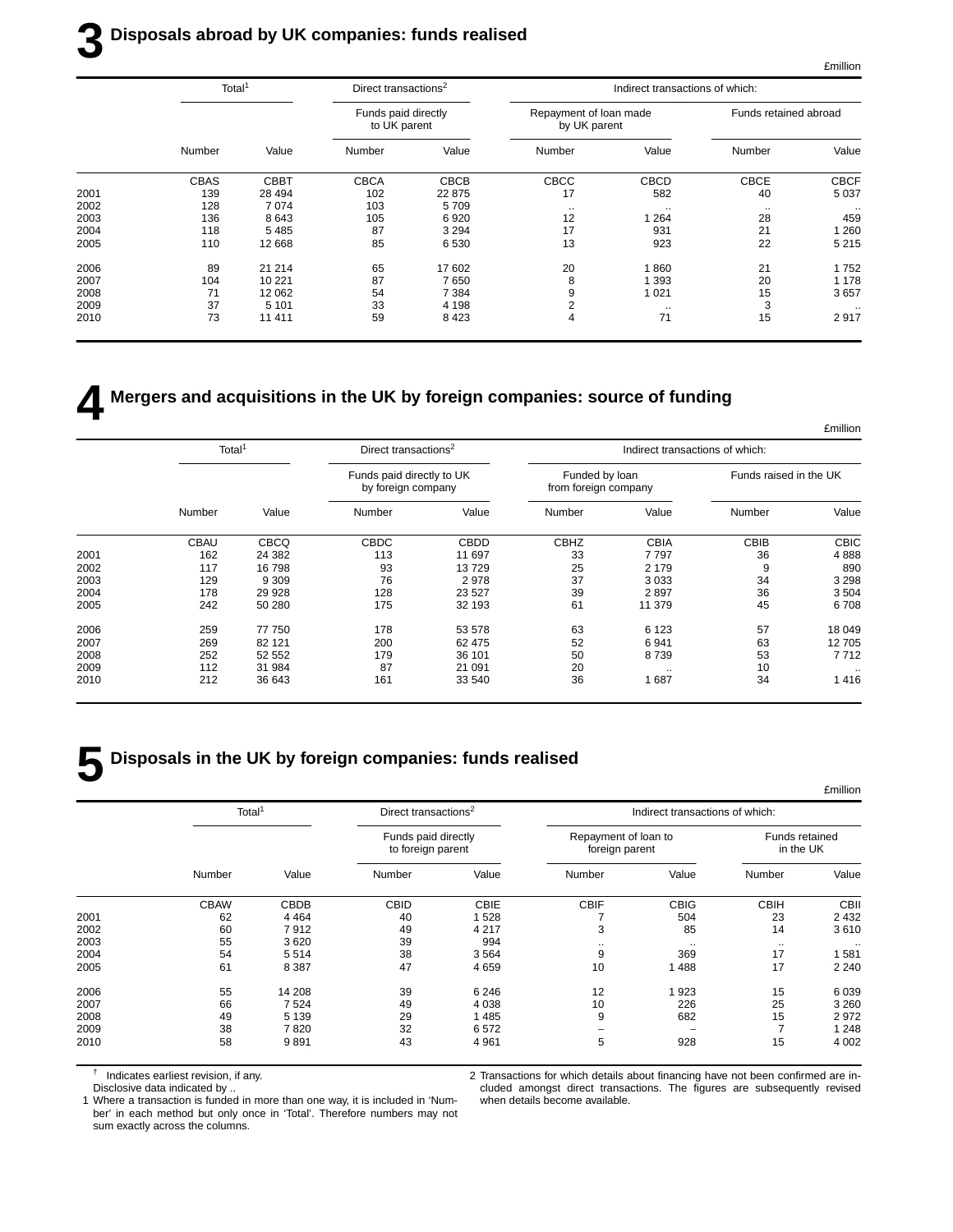|      |                       |               |                |          |                              |         |                       |                  |                | <b>£million</b> |
|------|-----------------------|---------------|----------------|----------|------------------------------|---------|-----------------------|------------------|----------------|-----------------|
|      |                       | World Total   |                | EU       | Other Europe<br>Europe Total |         |                       | <b>USA</b>       |                |                 |
|      | Number                | Value         | Number         | Value    | Number                       | Value   | Number                | Value            | Number         | Value           |
|      | CBAQ                  | CBBI          | <b>CBAY</b>    | CBAZ     | HCK3                         | HCK4    | HCJ3                  | HCJ4             | CBBA           | CBBB            |
| 2005 | 365                   | 32732         | 157            | 5 0 5 6  | 18                           | 1766    | 175                   | 6822             | 112            | 15 683          |
| 2006 | 405                   | 37 412        | 131            | 12 966   | 39                           | 5962    | 170                   | 18 928           | 138            | 7 3 4 8         |
| 2007 | 441                   | 57814         | 170            | 7 3 9 7  | 29                           | 1 0 6 2 | 199                   | 8 4 5 9          | 115            | 21 676          |
| 2008 | 298                   | 29 670        | 102            | 13613    | 29                           | 1720    | 131                   | 15 333           | 88             | 7 2 4 4         |
| 2009 | 118                   | 10 148        | 36             | 1800     | 8                            | 169     | 44                    | 1969             | 34             | 3 2 5 0         |
| 2010 | 199                   | 12 4 14       | 66             | 2979     | 18                           | 471     | 84                    | 3 4 5 0          | 53             | 6 2 2 3         |
|      | <b>Other Americas</b> |               | Americas Total |          | Asia                         |         | Australasia & Oceania |                  | Africa         |                 |
|      | Number                | Value         | Number         | Value    | Number                       | Value   | Number                | Value            | Number         | Value           |
|      | HCL3                  | HCL4          | HCM3           | HCM4     | HCN <sub>3</sub>             | HCN4    | HCO <sub>3</sub>      | HCO <sub>4</sub> | HCP3           | HCP4            |
| 2005 | 28                    | 3 9 5 7       | 140            | 19 640   | 26                           | 2893    | 14                    | 738              | 8              | 2639            |
| 2006 | 25                    | $\sim$ $\sim$ | 163            | $\ldots$ | 37                           | 1 6 4 3 | 14                    | 692              | 21             | $\ldots$        |
| 2007 | 38                    | 25 040        | 153            | 46 716   | 35                           | 422     | 28                    | 1 3 0 6          | 26             | 911             |
| 2008 | 17                    | 394           | 105            | 7638     | 29                           | 809     | 22                    | 5 2 2 4          | 11             | 666             |
| 2009 | 7                     | 1746          | 41             | 4 9 9 6  | 14                           | 964     | 13                    | 609              | 6              | 1610            |
| 2010 | 20                    | 918           | 73             | 7 1 4 1  | 16                           | 630     | 19                    | 667              | $\overline{7}$ | 526             |

# **6D** Area analysis of disposals abroad by UK companies

|      |                       |                    |                |             |                  |                  |                       |           |             | <b>£million</b> |
|------|-----------------------|--------------------|----------------|-------------|------------------|------------------|-----------------------|-----------|-------------|-----------------|
|      |                       | <b>World Total</b> |                | EU          | Other Europe     |                  | Europe Total          |           | <b>USA</b>  |                 |
|      | Number                | Value              | Number         | Value       | Number           | Value            | Number                | Value     | Number      | Value           |
|      | <b>CBAS</b>           | <b>CBBT</b>        | <b>CBBJ</b>    | <b>CBBK</b> | HCK <sub>5</sub> | HCK <sub>6</sub> | HCJ <sub>5</sub>      | HCJ6      | <b>CBBL</b> | <b>CBBM</b>     |
| 2005 | 110                   | 12 6 68            | 47             | 2059        | 11               | 109              | 58                    | 2 1 6 8   | 24          | 7033            |
| 2006 | 89                    | 21 214             | 33             | 3 1 9 8     |                  | 2019             | 40                    | 5 2 1 7   | 25          | 7 273           |
| 2007 | 104                   | 10 221             | 44             | 3583        | 6                | 1 0 3 2          | 50                    | 4615      | 28          | 4654            |
| 2008 | 71                    | 12 062             | 30             | 3598        | $\overline{2}$   | $\cdot$ .        | 32                    | $\cdot$ . | 22          | 6 1 9 7         |
| 2009 | 37                    | 5 1 0 1            | 15             | 2 1 3 4     | 3                | 64               | 18                    | 2 1 9 8   | ∍           | 1 277           |
| 2010 | 73                    | 11 411             | 27             | 1529        | 5                | 263              | 32                    | 1792      | 15          | 7465            |
|      | <b>Other Americas</b> |                    | Americas Total |             | Asia             |                  | Australasia & Oceania |           |             | Africa          |

|      | Number           | Value            | Number           | Value                | Number           | Value            | Number           | Value            | Number           | Value            |
|------|------------------|------------------|------------------|----------------------|------------------|------------------|------------------|------------------|------------------|------------------|
|      | HCL <sub>5</sub> | HCL <sub>6</sub> | HCM <sub>5</sub> | HCM <sub>6</sub>     | HCN <sub>5</sub> | HCN <sub>6</sub> | HCO <sub>5</sub> | HCO <sub>6</sub> | HCP <sub>5</sub> | HCP <sub>6</sub> |
| 2005 | 2                | $\cdots$         | 26               | $\ddot{\phantom{a}}$ | 12               | 760              | 5                | $\cdot$ .        |                  | 460              |
| 2006 | 10               | $\cdot$ .        | 35               |                      | 9                | 8 0 8 5          |                  | 14               |                  |                  |
| 2007 | 10               | 195              | 38               | 4849                 | 8                | 195              | З                | 533              | 5                | 29               |
| 2008 | 6                | 1 0 3 3          | 28               | 7 2 3 0              |                  | 388              |                  | 234              |                  | $\cdots$         |
| 2009 | າ                | 536              | 9                | 1813                 | 3                | $\cdot$ .        | 3                | 1002             | 4                |                  |
| 2010 | 4                | 897              | 19               | 8 3 6 2              |                  | 117              | 5                | 609              | 6                | 531              |
|      |                  |                  |                  |                      |                  |                  |                  |                  |                  |                  |

† Indicates earliest revision, if any.

Disclosive data indicated by ..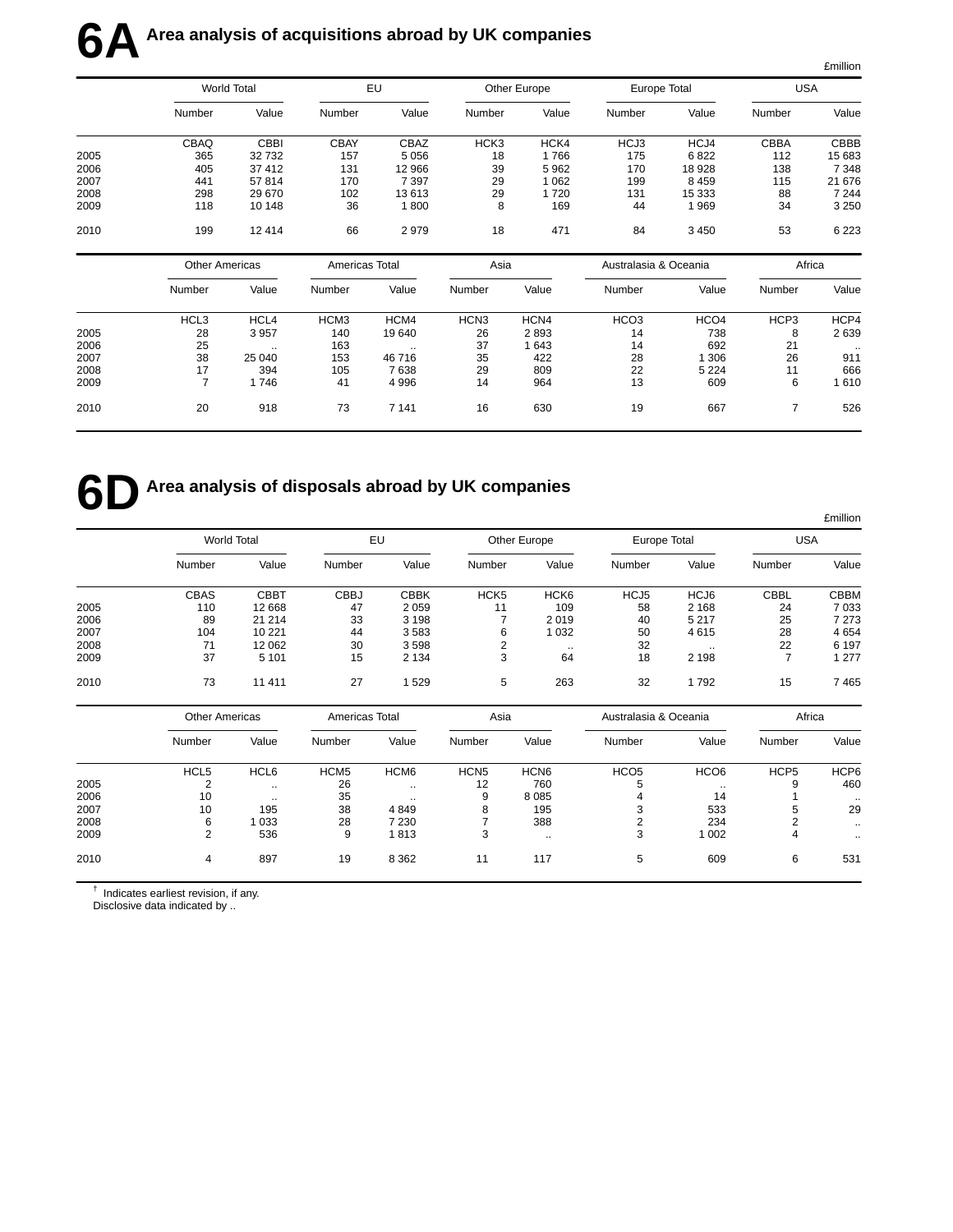# **7A** Area analysis of acquisitions in the UK by foreign companies

|      |             |                       |             |                |        |              |        |                       |                | <b>£million</b>  |  |
|------|-------------|-----------------------|-------------|----------------|--------|--------------|--------|-----------------------|----------------|------------------|--|
|      |             | World Total           |             | EU             |        | Other Europe |        | Europe Total          |                | <b>USA</b>       |  |
|      | Number      | Value                 | Number      | Value          | Number | Value        | Number | Value                 | Number         | Value            |  |
|      | <b>CBAU</b> | <b>CBCQ</b>           | <b>CBCG</b> | <b>CBCH</b>    | HCJ7   | HCJ8         | HCI7   | HC <sub>18</sub>      | <b>CBCI</b>    | <b>CBCJ</b>      |  |
| 2005 | 242         | 50 280                | 89          | 23 907         | 24     | 3578         | 113    | 27 485                | 73             | 11741            |  |
| 2006 | 259         | 77750                 | 92          | 42 412         | 27     | 2619         | 119    | 45 031                | 84             | 7606             |  |
| 2007 | 269         | 82 121                | 94          | 27 489         | 33     | 12 407       | 127    | 39 896                | 79             | 14 270           |  |
| 2008 | 252         | 52 552                | 85          | 17918          | 40     | 11 063       | 125    | 28 981                | 74             | 8 2 6 9          |  |
| 2009 | 112         | 31 984                | 32          | 15 277         | 19     | 3939         | 51     | 19 216                | 31             | 11 594           |  |
| 2010 | 212         | 36 643                | 47          | 3856           | 29     | 4079         | 76     | 7935                  | 85             | 19 124           |  |
|      |             | <b>Other Americas</b> |             | Americas Total |        | Asia         |        | Australasia & Oceania |                | Africa           |  |
|      | Number      | Value                 | Number      | Value          | Number | Value        | Number | Value                 | Number         | Value            |  |
|      | HCK7        | HCK8                  | HCL7        | HCL8           | HCM7   | HCM8         | HCN7   | HCN <sub>8</sub>      | HCO7           | HCO <sub>8</sub> |  |
| 2005 | 14          | 6 1 2 6               | 87          | 17867          | 22     | $\ldots$     | 17     | 3589                  | 3              | $\ldots$         |  |
| 2006 | 14          | 3 2 6 8               | 98          | 10874          | 24     | 14 017       | 13     | $\cdot$ .             | 5              | $\ddotsc$        |  |
| 2007 | 28          | 5 2 4 5               | 107         | 19515          | 19     | 15 4 90      | 13     | 6 900                 | 3              | 320              |  |
| 2008 | 16          | 9 3 0 7               | 90          | 17 576         | 26     | 4839         |        | $\cdot$ .             | 4              |                  |  |
| 2009 | 14          | 886                   | 45          | 12 480         | 12     | 199          | 4      | 89                    |                |                  |  |
| 2010 | 30          | 5 1 5 6               | 115         | 24 280         | 16     | 4 2 1 0      | 3      | 14                    | $\overline{2}$ | 204              |  |

# **7D** Area analysis of disposals in the UK by foreign companies

|      |                       |                  |                  |                  |        |                  |                       |                  |                  | <b>£million</b>      |
|------|-----------------------|------------------|------------------|------------------|--------|------------------|-----------------------|------------------|------------------|----------------------|
|      | <b>World Total</b>    |                  |                  | EU               |        | Other Europe     | Europe Total          |                  | <b>USA</b>       |                      |
|      | Number                | Value            | Number           | Value            | Number | Value            | Number                | Value            | Number           | Value                |
|      | <b>CBAW</b>           | <b>CBDB</b>      | <b>CBCR</b>      | <b>CBCS</b>      | HCJ9   | HCK <sub>2</sub> | HCI9                  | HCJ2             | <b>CBCT</b>      | <b>CBCU</b>          |
| 2005 | 61                    | 8 3 8 7          | 27               | 1873             | 8      | 516              | 35                    | 2 3 8 9          | 15               | 4736                 |
| 2006 | 55                    | 14 208           | 16               | 8670             | 5      | $\ddotsc$        | 21                    |                  | 22               | 1953                 |
| 2007 | 66                    | 7524             | 12               | 2851             | 4      |                  | 16                    |                  | 31               | 3 0 6 3              |
| 2008 | 49                    | 5 1 3 9          | 18               | 2628             | 9      | 447              | 27                    | 3075             | 12               | 1 3 5 9              |
| 2009 | 38                    | 7820             | 12               | 1 370            | 6      | $\cdot\cdot$     | 18                    |                  | 10               | 4648                 |
| 2010 | 58                    | 9891             | 19               | 6722             | 10     | 271              | 29                    | 6993             | 15               | 1 2 1 6              |
|      | <b>Other Americas</b> |                  |                  | Americas Total   |        | Asia             | Australasia & Oceania |                  | Africa           |                      |
|      | Number                | Value            | Number           | Value            | Number | Value            | Number                | Value            | Number           | Value                |
|      | HCK9                  | HCL <sub>2</sub> | HCL <sub>9</sub> | HCM <sub>2</sub> | HCM9   | HCN <sub>2</sub> | HCN <sub>9</sub>      | HCO <sub>2</sub> | HCO <sub>9</sub> | HCP <sub>2</sub>     |
| 2005 | 3                     |                  | 18               | 4736             | 3      | $\cdot$          |                       | 1 2 4 2          |                  | $\ddot{\phantom{1}}$ |
| 2006 | 3                     | 1703             | 25               | 3656             | 6      | 204              |                       | $\ddotsc$        |                  |                      |
| 2007 | 13                    | 701              | 44               | 3764             | 5      |                  |                       |                  |                  |                      |

2008 4 .. 16 .. 3 .. 1 .. 2 93 2009 4 42 14 4 690 2 .. 1 .. 3 − 2010 8 642 23 1 858 3 1 033 3 7 − −

† Indicates earliest revision, if any

Disclosive data indicated by ..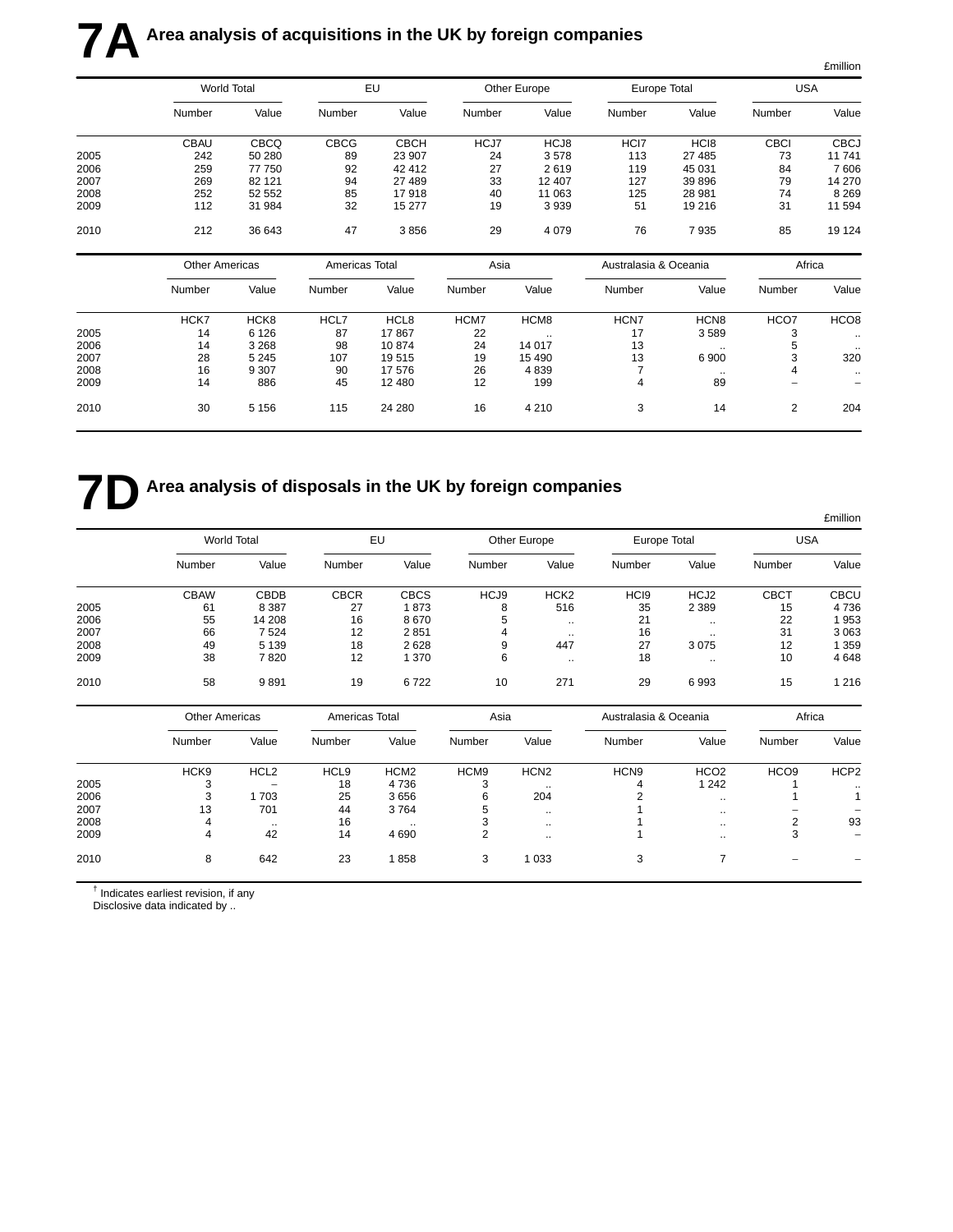|                      |                | Total all mergers and<br>acquisitions |                | Mergers and acquisitions of<br>independent companies | Sales of subsidiaries<br>between company groups |                    |
|----------------------|----------------|---------------------------------------|----------------|------------------------------------------------------|-------------------------------------------------|--------------------|
|                      | Number         | Value                                 | Number         | Value                                                | Number                                          | Value              |
|                      | <b>AIHA</b>    | <b>DUCM</b>                           | <b>DWVH</b>    | <b>HIKB</b>                                          | <b>DWVL</b>                                     | <b>HIKC</b>        |
| 2001                 | 492            | 28 994                                | 319            | 21 0 29                                              | 173                                             | 7965               |
| 2002                 | 430            | 25 236                                | 323            | 16 998                                               | 107                                             | 8 2 3 8            |
| 2003                 | 558            | 18 679                                | 392            | 10 954                                               | 166                                             | 7725               |
| 2004                 | 741            | 31 408                                | 577            | 22 882                                               | 164                                             | 8526               |
| 2005                 | 769            | 25 134                                | 604            | 16 276                                               | 165                                             | 8858               |
| 2006                 | 779            | 28 511                                | 628            | 20 180                                               | 151                                             | 8 3 3 1            |
| 2007                 | 869            | 26 778                                | 698            | 19779                                                | 171                                             | 6999               |
| 2008                 | 558            | 36 469                                | 445            | 33 469                                               | 113                                             | 3 0 0 0            |
| 2009                 | 286            | 12 195                                | 198            | 11 455                                               | 88                                              | 740                |
| 2010                 | 325            | 12 605                                | 243            | 7775                                                 | 82                                              | 4830               |
| 2007 Q3              | 258            | 7846                                  | 209            | 6 9 0 4                                              | 49                                              | 942                |
| Q4                   | 208            | 3 1 6 1                               | 172            | 2 0 6 8                                              | 36                                              | 1 0 9 3            |
| 2008 Q1              | 172            | 4545                                  | 136            | 3506                                                 | 36                                              | 1 0 3 9            |
| Q2                   | 183            | 9593                                  | 158            | 9 0 6 9                                              | 25                                              | 524                |
| Q <sub>3</sub>       | 104            | 4 1 3 3                               | 77             | 3789                                                 | 27                                              | 344                |
| Q4                   | 99             | 18 198                                | 74             | 17 105                                               | 25                                              | 1 0 9 3            |
| 2009 Q1              | 88             | 8 2 0 6                               | 59             | 8 0 7 2                                              | 29                                              | 134                |
| Q2                   | 59             | 729                                   | 41             | 579                                                  | 18                                              | 150                |
| Q <sub>3</sub>       | 62             | 1886                                  | 43             | 1652                                                 | 19                                              | 234                |
| Q4                   | 77             | 1 3 7 4                               | 55             | 1 1 5 2                                              | 22                                              | 222                |
| 2010 Q1 <sup>1</sup> | 67             | 1 3 6 1                               | 50             | 825                                                  | 17                                              | 536                |
| Q2                   | 95             | 2 0 3 2                               | 70             | 1 2 7 2                                              | 25                                              | 760                |
| Q <sub>3</sub>       | 80             | 2949                                  | 58             | 2017                                                 | 22                                              | 932                |
| Q <sub>4</sub>       | 83             | 6 2 6 3                               | 65             | 3661                                                 | 18                                              | 2 602              |
| 2011 Q1              | $68^{\dagger}$ | $1291^{\dagger}$                      | $48^{\dagger}$ | 820 <sup>†</sup>                                     | $20^{\dagger}$                                  | $471$ <sup>t</sup> |
| Q2                   | 59             | 2 2 4 1                               | 46             | 1 603                                                | 13                                              | 638                |

# **9 Mergers and acquisitions in the UK by UK companies: category of expenditure**

|                                                   |                                                               |                                                             |                                                        |                                                     |                                                        |                                           |                                                    | <b>£million</b>                                                 |
|---------------------------------------------------|---------------------------------------------------------------|-------------------------------------------------------------|--------------------------------------------------------|-----------------------------------------------------|--------------------------------------------------------|-------------------------------------------|----------------------------------------------------|-----------------------------------------------------------------|
|                                                   |                                                               |                                                             | Expenditure                                            |                                                     |                                                        |                                           | Percentage of expenditure                          |                                                                 |
|                                                   |                                                               |                                                             | Cash                                                   |                                                     |                                                        |                                           |                                                    |                                                                 |
|                                                   | Total                                                         | Independent<br>companies                                    | Subsidiaries                                           | Issues of<br>ordinary<br>shares <sup>2</sup>        | Issues of fixed<br>interest<br>securities <sup>2</sup> | Cash                                      | Issues of<br>ordinary shares                       | Issues of fixed<br>interest<br>securities                       |
| 2001<br>2002<br>2003<br>2004<br>2005              | <b>DUCM</b><br>28 994<br>25 236<br>18 679<br>31 408<br>25 134 | <b>DWVW</b><br>8 4 8 9<br>9574<br>8956<br>12 080<br>13 4 25 | <b>DWVX</b><br>6704<br>7991<br>7 1 8 3<br>7822<br>8510 | AIHD<br>12 3 5 6<br>6780<br>1 667<br>10 338<br>2768 | AIHE<br>1 4 4 5<br>891<br>873<br>1 1 6 8<br>431        | <b>DWVY</b><br>52<br>69<br>86<br>63<br>87 | <b>DWVZ</b><br>43<br>27<br>9<br>33<br>11           | <b>DWWA</b><br>5<br>4<br>5<br>$\frac{4}{2}$                     |
| 2006<br>2007<br>2008<br>2009<br>2010              | 28 511<br>26 778<br>36 469<br>12 195<br>12 605                | 13 671<br>31 333<br>2937<br>6 175                           | 8 1 3 1<br>6507<br>2851<br>709<br>4520                 | 4 9 0 9<br>1910<br>8 4 3 5<br>1 5 6 0               | 335<br>1691<br>375<br>114<br>350                       | 76<br>94<br>30<br>85                      | $\begin{array}{c} 18 \\ 5 \end{array}$<br>69<br>12 | $\begin{array}{c} 2 \\ 6 \\ 1 \end{array}$<br>$\mathbf{1}$<br>3 |
| 2007 Q3<br>Q4                                     | 7846<br>3 1 6 1                                               | 5 5 4 5<br>1 6 9 7                                          | 833<br>1 0 3 7                                         | 358<br>270                                          | 1 1 1 0<br>157                                         | 81<br>86                                  | $\frac{5}{9}$                                      | $\begin{array}{c} 14 \\ 5 \end{array}$                          |
| 2008 Q1<br>Q2<br>Q <sub>3</sub><br>Q <sub>4</sub> | 4545<br>9593<br>4 1 3 3<br>18 198                             | 2578<br>8845<br>3 4 0 8<br>16 502                           | 913<br>520<br>328<br>1 0 9 0                           | 786<br>187<br>341<br>596                            | 268<br>41<br>56<br>10                                  | 77<br>98<br>91<br>97                      | 17<br>2<br>8<br>3                                  | 6<br>$\mathbf{1}$                                               |
| 2009 Q1<br>Q2<br>Q3<br>Q <sub>4</sub>             | 8 2 0 6<br>729<br>1886<br>1 3 7 4                             | 332<br>130<br>1 4 0 9<br>1 0 6 6                            | 128<br>150<br>214<br>217                               | 7699<br>437<br>254<br>45                            | 47<br>12<br>9<br>46                                    | 6<br>38<br>87<br>94                       | 93<br>$60$<br>13<br>3                              | 1<br>$\overline{c}$<br>3                                        |
| 2010 Q1<br>Q2<br>Q <sub>3</sub><br>Q <sub>4</sub> | 1 3 6 1<br>2 0 3 2<br>2949<br>6 2 6 3                         | 765<br>986<br>1 1 6 5<br>3 2 5 9                            | 525<br>714<br>814<br>2467                              | 58<br>275<br>839<br>388                             | 13<br>57<br>131<br>149                                 | 95<br>83<br>68<br>92                      | 4<br>14<br>28<br>6                                 | $\mathbf{1}$<br>$\begin{array}{c} 3 \\ 4 \\ 2 \end{array}$      |
| 2011 Q1<br>Q2                                     | $1291^{\dagger}$<br>2 2 4 1                                   | $547^{\dagger}$<br>1 4 1 1                                  | $454^\dagger$<br>633                                   | $236^{\dagger}$<br>$\cdot$ .                        | $54^1$<br>$\cdot$ .                                    | 78<br>91                                  | $18^{\dagger}$<br>$\cdot$ .                        | $4^{\dagger}$<br>$\ldots$                                       |

† Indicates earliest revision, if any

Disclosive data are indicated with ..

1 The deal identification threshold has been increased from q1 2010 from £0.1m to £1.0m and as a consequence there is a discontinuity in the number of transactions reported.

£million

2 Issued to the vendor company as payment.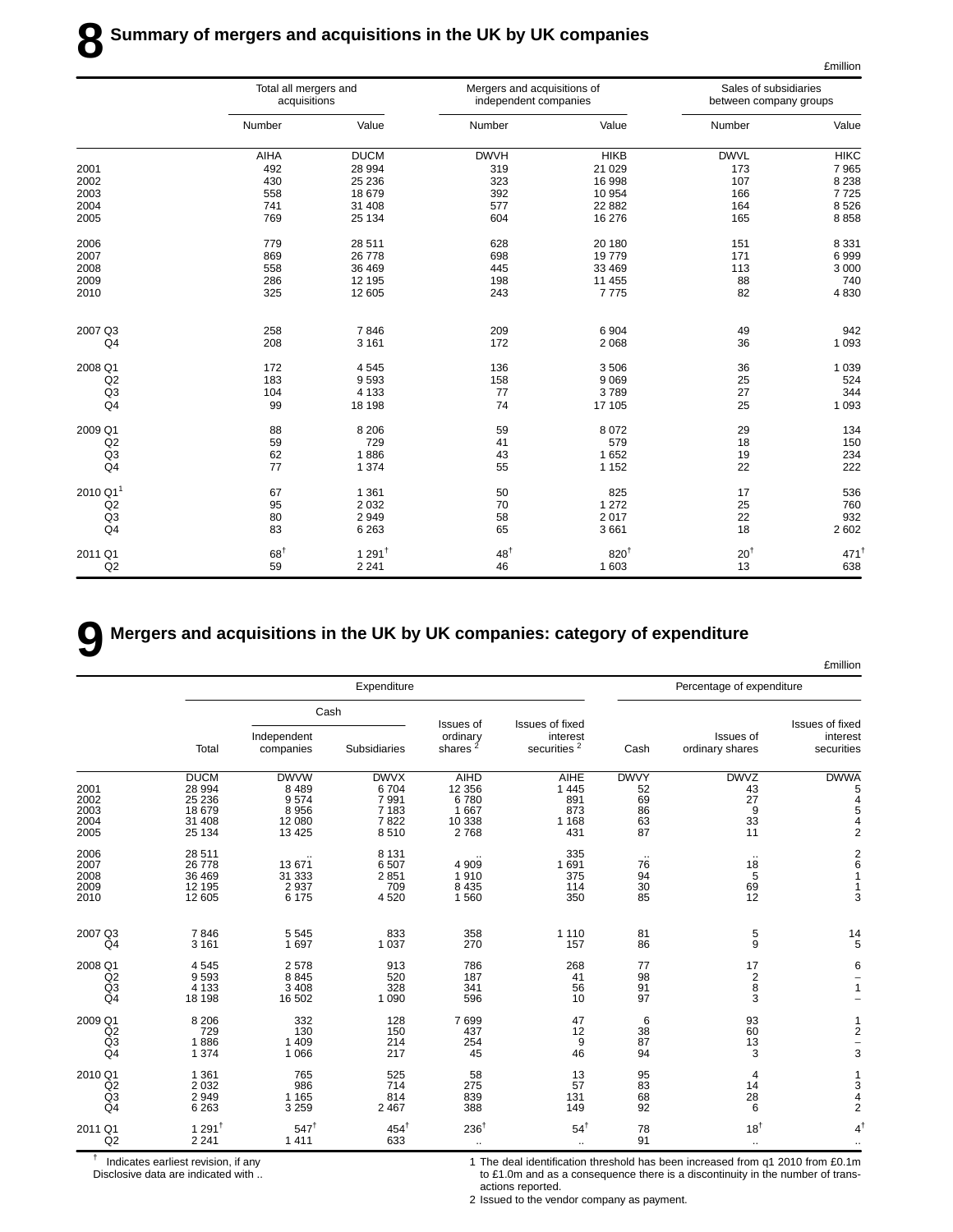# **10** Summary of net cross-border acquisitions and disposals

|                      | Net transactions abroad<br>by UK companies |                   | Net transactions in the UK<br>by foreign companies <sup>1</sup> |                   | Net cross-border transactions<br>involving UK companies |                    |
|----------------------|--------------------------------------------|-------------------|-----------------------------------------------------------------|-------------------|---------------------------------------------------------|--------------------|
|                      | Number                                     | Value             | Number                                                          | Value             | Number                                                  | Value              |
| 2001                 | 232                                        | 12 979            | 100                                                             | 19918             | 132                                                     | $-6939$            |
| 2002                 | 134                                        | 19552             | 57                                                              | 8886              | 77                                                      | 10 666             |
| 2003                 | 107                                        | 12 113            | 74                                                              | 5 6 8 9           | 33                                                      | 6424               |
| 2004                 | 187                                        | 13 2 24           | 124                                                             | 24 4 14           | 63                                                      | $-111190$          |
| 2005                 | 255                                        | 20 064            | 181                                                             | 41 893            | 74                                                      | $-21829$           |
| 2006                 | 316                                        | 16 198            | 204                                                             | 63 542            | 112                                                     | $-47344$           |
| 2007                 | 337                                        | 47 593            | 203                                                             | 74 597            | 134                                                     | $-27004$           |
| 2008                 | 227                                        | 17 608            | 203                                                             | 47 413            | 24                                                      | $-29805$           |
| 2009                 | 81                                         | 5 0 4 7           | 74                                                              | 24 164            | $\overline{7}$                                          | $-19117$           |
| 2010                 | 126                                        | 1 0 0 3           | 154                                                             | 26 752            | $-28$                                                   | $-25749$           |
| 2007 Q3              |                                            | 5986              |                                                                 |                   |                                                         |                    |
|                      | 118<br>68                                  | 24 750            | 68<br>39                                                        | 14 141<br>8 4 6 3 | 50<br>29                                                | $-8155$            |
| Q <sub>4</sub>       |                                            |                   |                                                                 |                   |                                                         | 16 287             |
| 2008 Q1              | 71                                         | 15 159            | 70                                                              | 20 320            | $\mathbf{1}$                                            | $-5161$            |
| Q2                   | 72                                         | 519               | 46                                                              | 17824             | 26                                                      | $-17305$           |
| Q <sub>3</sub>       | 53                                         | $-444$            | 43                                                              | 2 6 6 0           | 10                                                      | $-3104$            |
| Q <sub>4</sub>       | 31                                         | 2 3 7 4           | 44                                                              | 6 6 0 9           | $-13$                                                   | $-4235$            |
| 2009 Q1              | $\overline{a}$                             | 2 4 4 5           | 22                                                              | 10 197            | $-18$                                                   | $-7752$            |
| Q2                   | 25                                         | 2 0 8 5           | 11                                                              | 409               | 14                                                      | 1676               |
| Q <sub>3</sub>       | 21                                         | $\ddotsc$         | 20                                                              | 1 2 1 9           | $\mathbf{1}$                                            |                    |
| Q <sub>4</sub>       | 31                                         | $\ddotsc$         | 21                                                              | 12 339            | 10                                                      | $\ldots$           |
| 2010 Q1 <sup>2</sup> | 17                                         | $-1763$           | 46                                                              | 14 0 39           | $-29$                                                   | $-15802$           |
| Q2                   | 31                                         | 1 4 2 7           | 33                                                              | 1749              | $-2$                                                    | $-322$             |
| Q <sub>3</sub>       | 36                                         | 1 1 1 9           | 40                                                              | 8 9 5 7           | $-4$                                                    | $-7838$            |
| Q4                   | 42                                         | 220               | 35                                                              | 2 0 0 7           | $\overline{7}$                                          | $-1787$            |
| 2011 Q1              | $41^{\dagger}$                             | $17695^{\dagger}$ | $29^{\dagger}$                                                  | $4545^{\dagger}$  | $12^{\dagger}$                                          | $13 150^{\dagger}$ |
| Q2                   | 31                                         | 7 2 2 7           | 37                                                              | 2 9 3 4           | $-6$                                                    | 4 2 9 3            |

† Indicates earliest revision, if any.

Disclosive data indicated by ..

1 Includes acquisitions by foreign companies routed through their UK subsidiary companies.

2 The deal identification threshold has been increased at Q1 2010 from £0.1m to £1.0m and as a consequence there is a discontinuity in the number of transactions reported.

# **R1 REVISIONS ANALYSIS Revisions since last mergers and acquisitions publication**

|                                                                                                                                             |                                                          |      | £ million                        |
|---------------------------------------------------------------------------------------------------------------------------------------------|----------------------------------------------------------|------|----------------------------------|
|                                                                                                                                             |                                                          | 2010 | 2011<br>Q <sub>1</sub>           |
| Cross-border mergers, acquisitions and disposals                                                                                            |                                                          |      |                                  |
| Transactions abroad by UK companies                                                                                                         |                                                          |      |                                  |
| Value of acquisitions<br>Value of disposals                                                                                                 | <b>CBBI</b><br><b>CBBT</b>                               |      | 2 3 9 6<br>1868                  |
| Transactions in the UK by foreign companies                                                                                                 |                                                          |      |                                  |
| Value of acquisitions<br>Value of disposals                                                                                                 | <b>CBCQ</b><br><b>CBDB</b>                               |      | $-978$<br>164                    |
| Mergers and acquisitions in the UK by UK companies                                                                                          |                                                          |      |                                  |
| Summary of transactions                                                                                                                     |                                                          |      |                                  |
| Value of all acquisitions and mergers<br>Value of acquisitions of independent companies<br>Value of sales of subsidiary companies           | <b>DUCM</b><br><b>HIKB</b><br><b>HIKC</b>                |      | 128<br>71<br>57                  |
| Category of expenditure                                                                                                                     |                                                          |      |                                  |
| Cash paid for independent companies<br>Cash paid for subsidiary companies<br>Issue of ordinary shares<br>Issue of fixed interest securities | <b>DWVW</b><br><b>DWVX</b><br><b>AIHD</b><br><b>AIHE</b> |      | 50<br>42<br>$\overline{1}$<br>35 |

£million